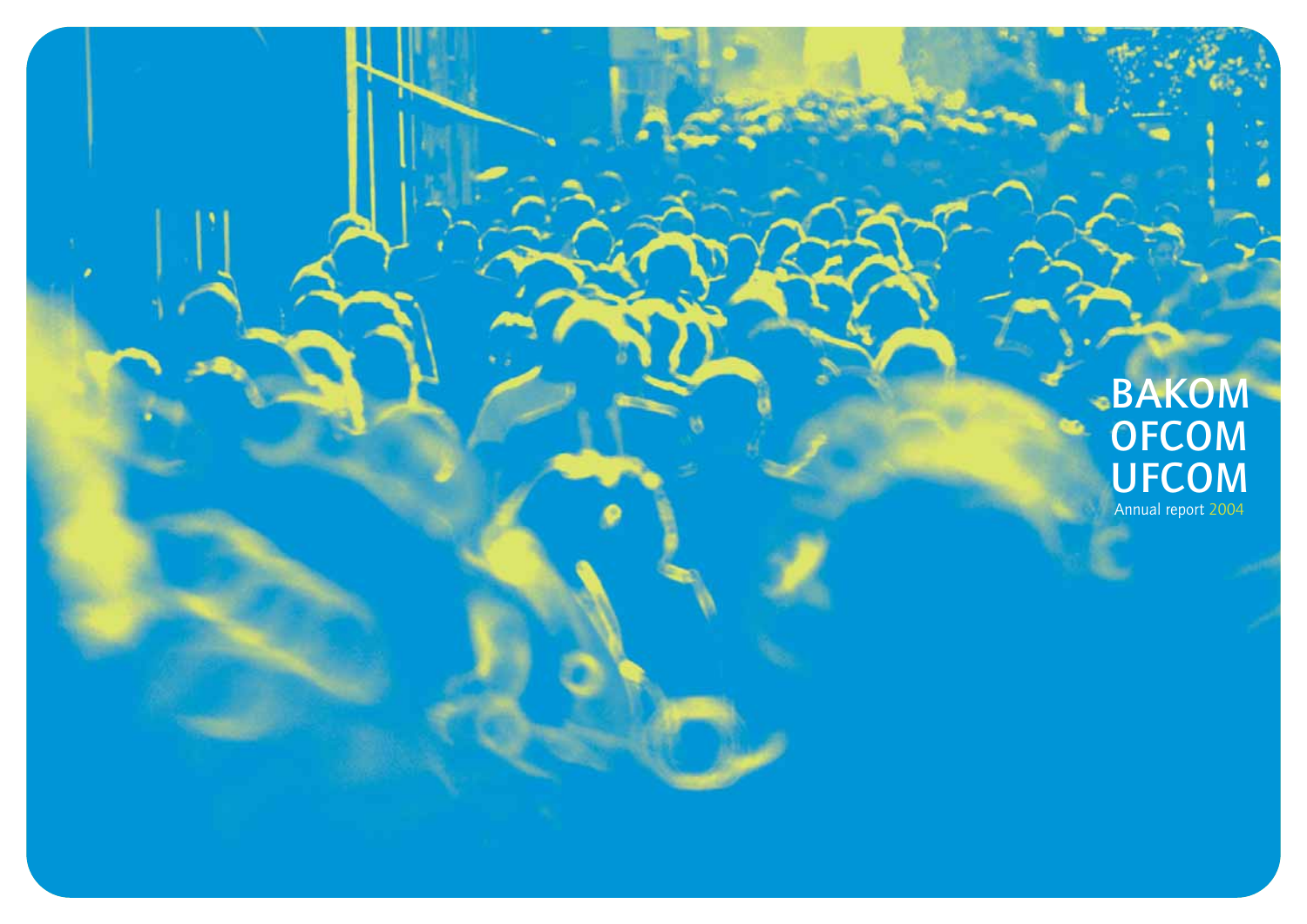#### $\bullet$  $\bullet$   $\bullet$  $\bullet$  $\bullet$   $\bullet$

#### *Foreword*

5 Foreword Marc Furrer

#### *Centre of competence*

- 6 OFCOM as a centre of competence
- 7 A centre of competence for radio and television
- 9 A centre of competence for telecom services
- 12 A centre of competence for radio licences and equipment
- 15 A centre of competence for frequency management
- 18 A centre of competence for international relations

#### *Finances*

- 20 Financial report
- 20 Expenditure
- 21 Revenue

#### *Employees*

- 24 Statistics
- 25 The Team
- 27 Management
- 28 Management list

#### *Appendix*

- 30 Contact
- 32 Glossary
- 33 Imprint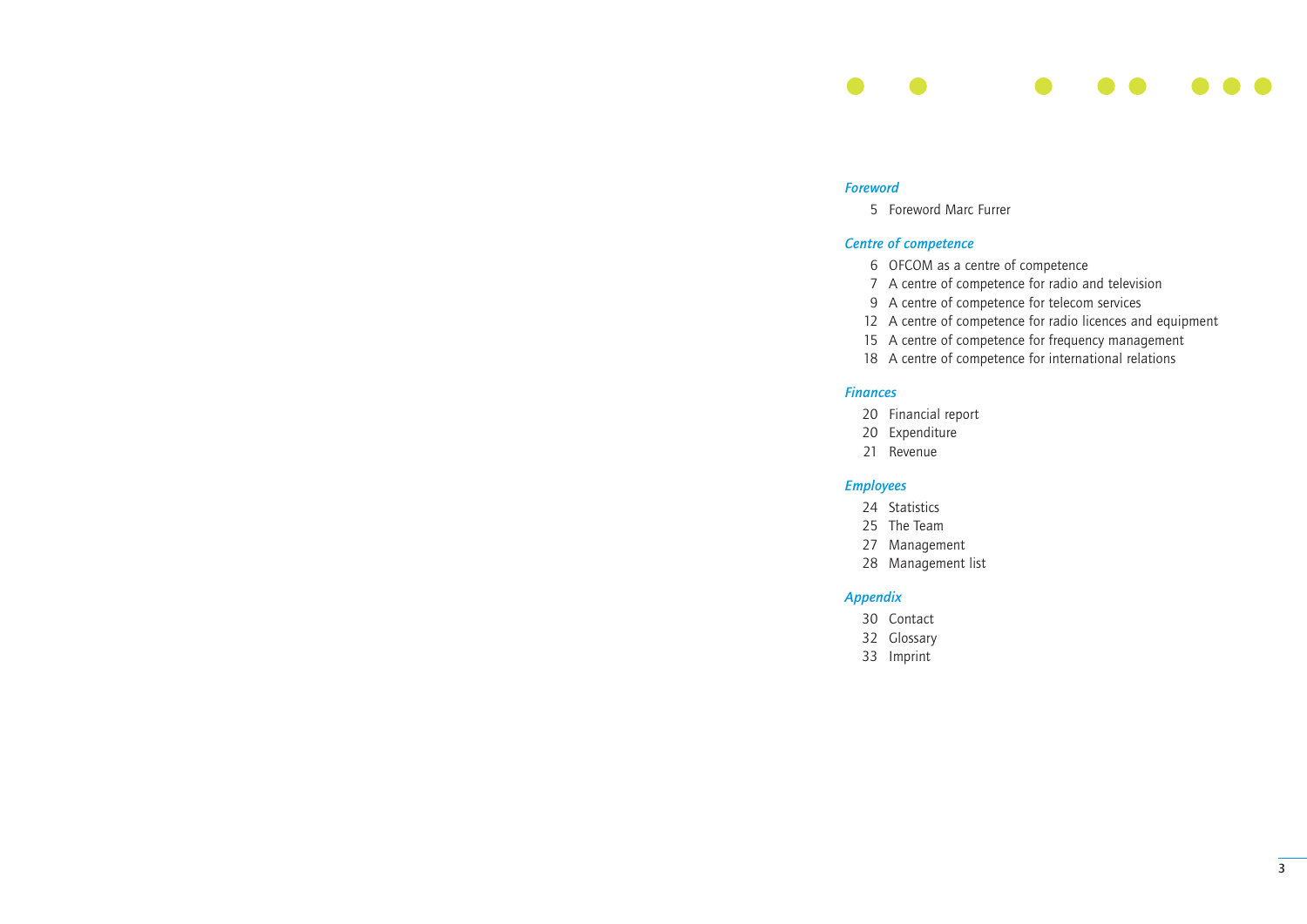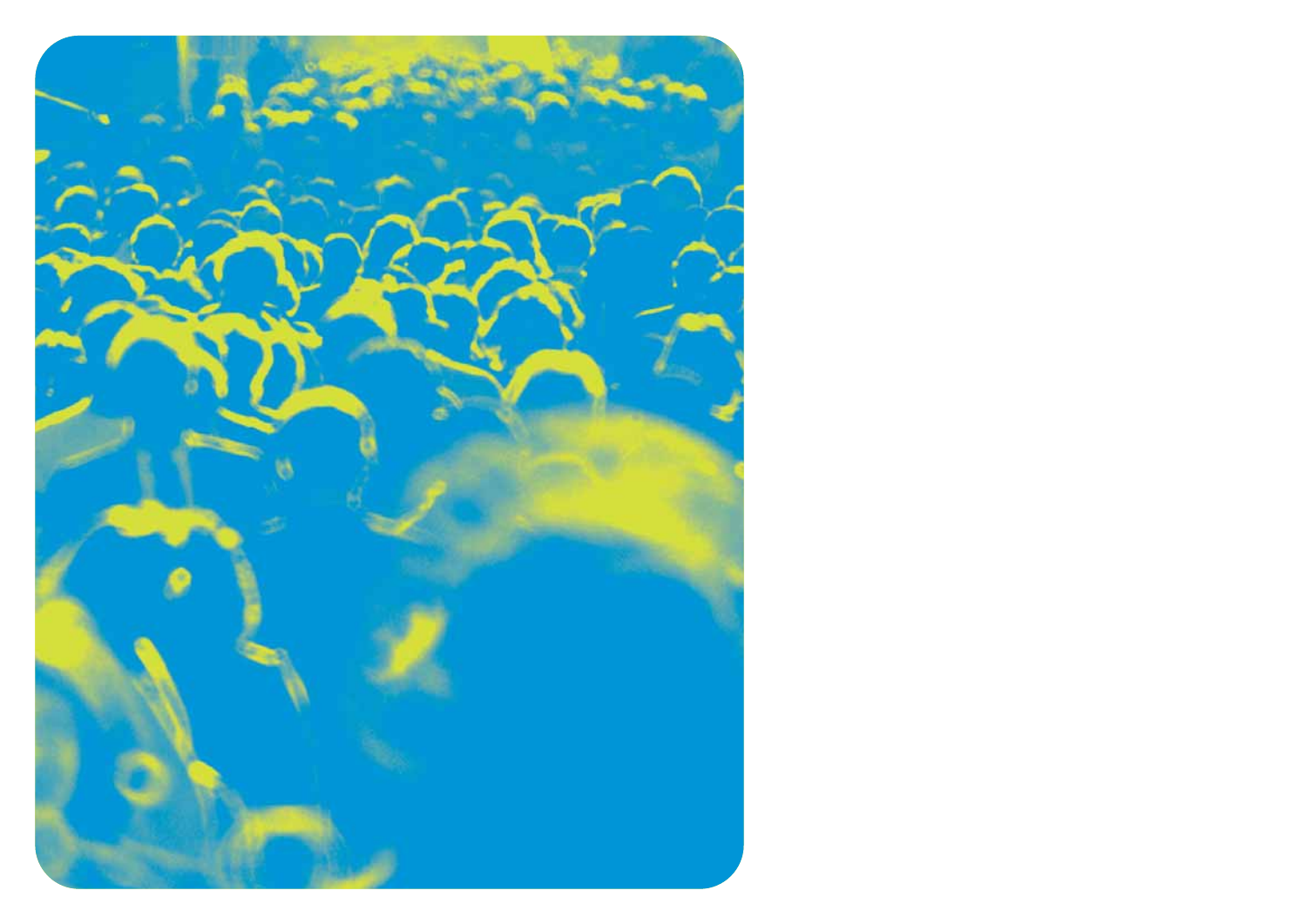

# FOREWORD

#### Dear Reader,

This is the last time I will be presenting the Annual Report to you as the Director of the Federal Office of Communications.

I have been privileged to help fundamentally reshape one of the most important sectors of our economy – the telecommunications sector. The liberalisation of the market, which began in 1992 with the first Law on Telecommunications (LTC) and the formation of OFCOM, ushered in one of the most turbulent decades in our economic history – with some very positive aspects overall for consumers, but also with some negative sides, with regard to (failed) speculations.

In these breakneck developments, OFCOM acted simultaneously as a catalyst and a control. On the one hand it was our job to enable and facilitate the introduction of new technologies and services and on the other we had to ensure that development could proceed subject to a degree of control, without «collateral damage» to competition or to the public. The universal service was always centre-stage – everyone should be able to benefit from information technologies: rich and poor, the city and the countryside, young and old. OFCOM, therefore, was and remains much more than just a regulator – it puts itself at the service of a modern, social information society.

We have always faced the challenge of fulfilling our task innovatively and at the same time constructively. We did not merely wish to administer; we wanted to generate new ideas – for the benefit of the Swiss economy and consumers. The rapidly developing areas of telecommunications and the electronic media do not give a conscientious regulator time to relax. In all our attempts to achieve a consistent, seamless practice, we therefore always have to critically re-think our approach and adapt to new circumstances. With a view to creating the optimum framework conditions, this has also led to the second revision of the LTC and to a revision of the Law on Radio and Television.

After almost 13 years, I can now make way for new ideas and new energy. The convergence of telecommunications, electronic media and the internet remains fascinating. As president of the Federal Communications Commission (ComCom), I shall continue to be involved in this and will certainly benefit from my experience with OFCOM and the groups which the Office deals with. I shall continue as before to ensure that the Swiss economy as well as consumers can benefit from the advantages of telecommunications and the electronic media.

I would like to thank all those who have supported me for almost thirteen years – even if the road has not always been smooth and free from conflict.

Yours sincerely, Marc Furrer, Director, OFCOM

FOREWORD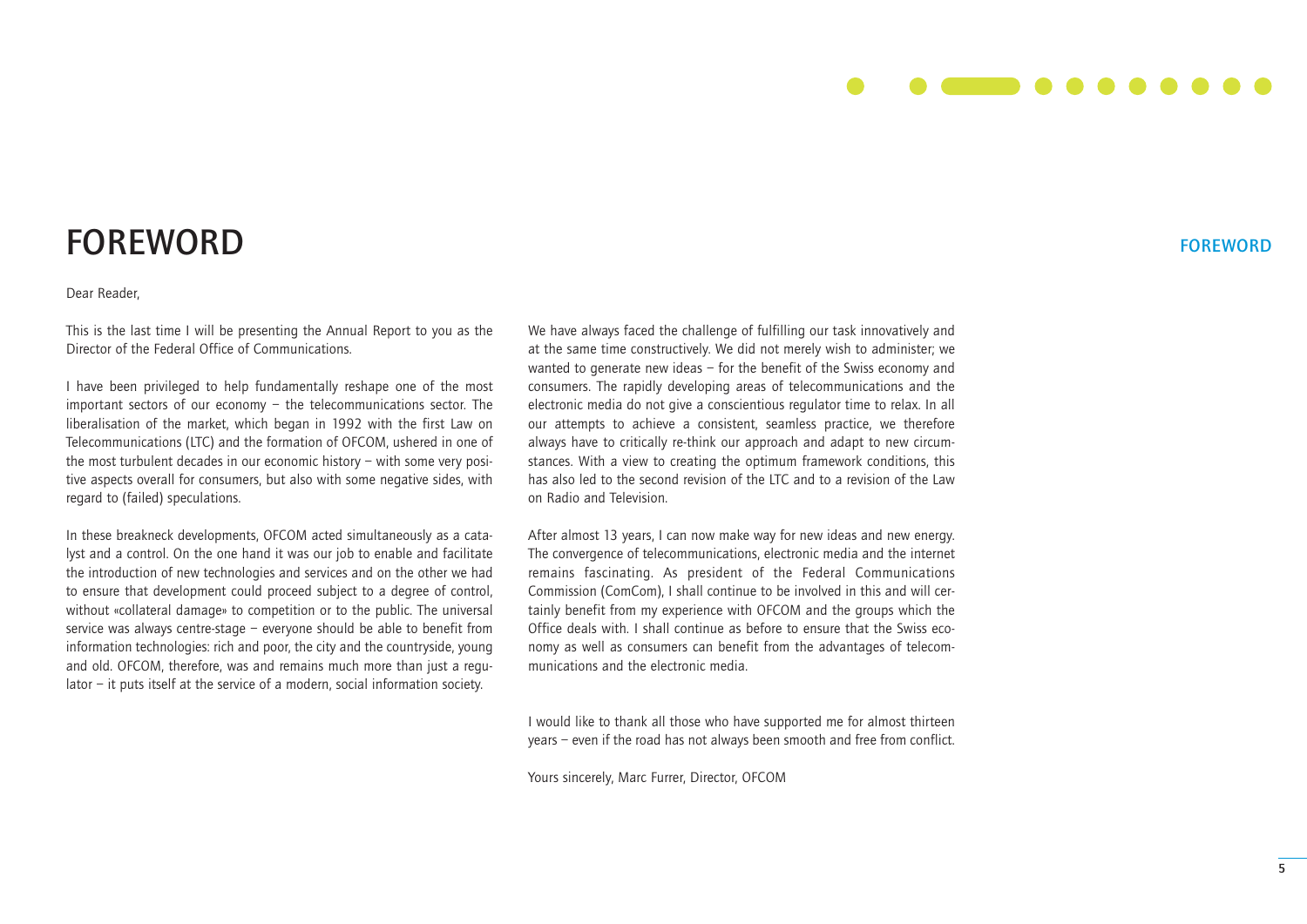

# CENTRE OF COMPETENCE

#### CENTRE OF COMPETENCE OFCOM

It is becoming more and more complicated to understand and interpret technological developments in telecommunications and the electronic media. In such a situation, there is a need for a reliable partner to produce, compile and impart knowledge. OFCOM's strength lies in the fact that the different yet convergent areas can be dealt with together under one roof. Our employees are required to exchange knowledge from the different areas and increasingly to work together to generate solution concepts. In the reporting year, OFCOM introduced a strategic «knowledge management» project: from 2005 onwards, it will be possible to apply available knowledge in a more systematic and targeted way.

We provide compiled knowledge to the market players and other interested parties, for example in the daily customer contacts. There are also events such as the Biel Bienne Communication Days which we held for the third time in 2004 in collaboration with the City of Biel Bienne and the Swiss Information and Communications Technology Association (SICTA). The event was attended by over 700 specialists from the telecommunications and media sectors, with international level speakers and the opportunity to network in an informal context.

Even in the late 'eighties, parliament had the foresight to recognise the trend towards convergence and combined the different individual sectors in a single authority. This solution means that OFCOM falls under two different authorities: on the one hand OFCOM prepares matters in the area of the electronic media and legislation in the entire electronic communications sector for the Federal Council and the Federal Department of Environment, Transport, Energy and Communications, submitting the corresponding applications and implementing decisions. On the other hand,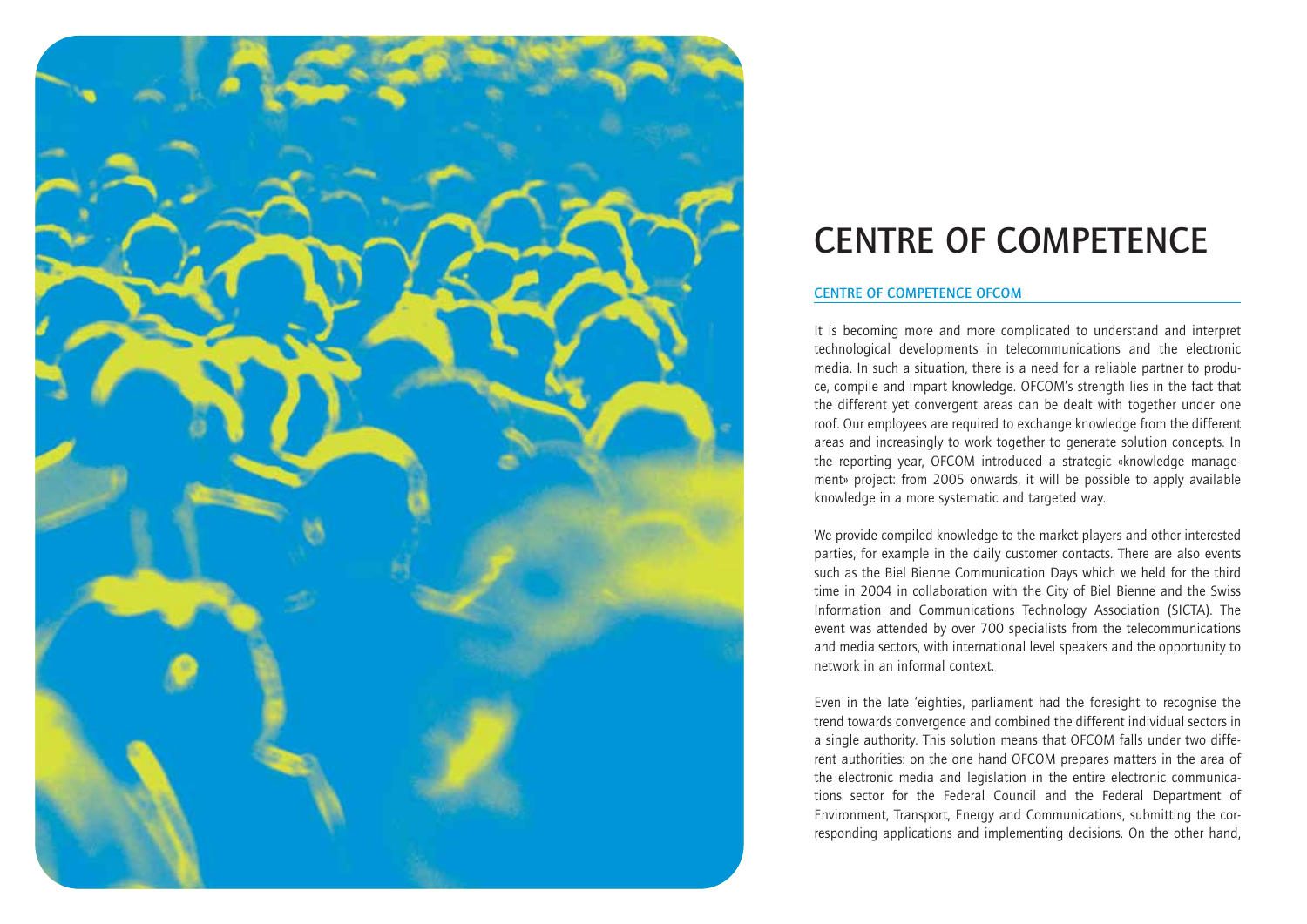# CENTRE OF COMPETENCE

within the telecommunications sector, it is active on behalf of the independent Federal Communications Commission (ComCom).

#### CENTRE OF COMPETENCE FOR RADIO AND TELEVISION

#### *Revision of the Law on Radio and Television*

In March the National Council, as first of the two parliament chambers, adopted the draft of a new Law on Radio and Television (LRTV) by a large majority. In terms of content, the National Council is broadly following the proposal of the Federal Council. In particular, it shares the core concerns of the draft law  $-$  to continue in the future to ensure a strong public service in broadcasting, but at the same time to relax the regulations for private broadcasters. The National Council also wishes to provide more support for local and regional radio and television broadcasters through contributions from reception fees. However, the Council has rejected the proposed new organisational structure for the authorities with a comprehensive commission for telecommunications and the electronic media at its centre. The National Council has also rejected the idea of an independent advisory body or public councils which would have critically monitored the programming of the Swiss Broadcasting Corporation (SRG) and those private broadcasters with a performance agreement. With regard to exemption from fees, the National Council is proposing a change to the system, under which recipients of supplementary benefits will no longer be exempted from the reception fees as they are today but will receive a refund. Furthermore, the National Council wishes to allow private Swiss broadcasters to carry political and religious advertising as well as advertisements for beer and wine.

After the National Council, the Commission for Transport and Telecommunications of the Council of States devoted six sessions to the revision of the LRTV. Consultations had not been completed by the end of the reporting year.

#### *International, national and regional language broadcasters*

In 2004, radio and television were in a consolidation phase. Apart from the evangelical/free church radio broadcaster ERF Schweiz, no new market players were licensed. However, the steady growth in the Swiss TV advertising market and the development potential are continuing to attract the interest of foreign TV stations in Swiss programming windows; unlike the German regulatory authorities, OFCOM is of the firm opinion that such offerings are possible only with Swiss licences. OFCOM has also continued to support the SRG in its interventions with the French authorities to prevent the dissemination of the M6 advertising window on Swiss cable networks. It has reminded the French authorities of the pluralism and protection of cultural diversity in the Swiss media.

OFCOM made efforts to ensure that SRG programmes are carried on TV5, the international television channel of public television broadcasters from France, Quebec, Belgium and Switzerland.

In broadcasting, the restricted access to the cable network operators' analogue distribution infrastructures is proving to be a brake on development. Those who are excluded from the cable networks in the major urban areas have only limited opportunities in the market. This is why the Elevator TV project cannot be implemented for the time being.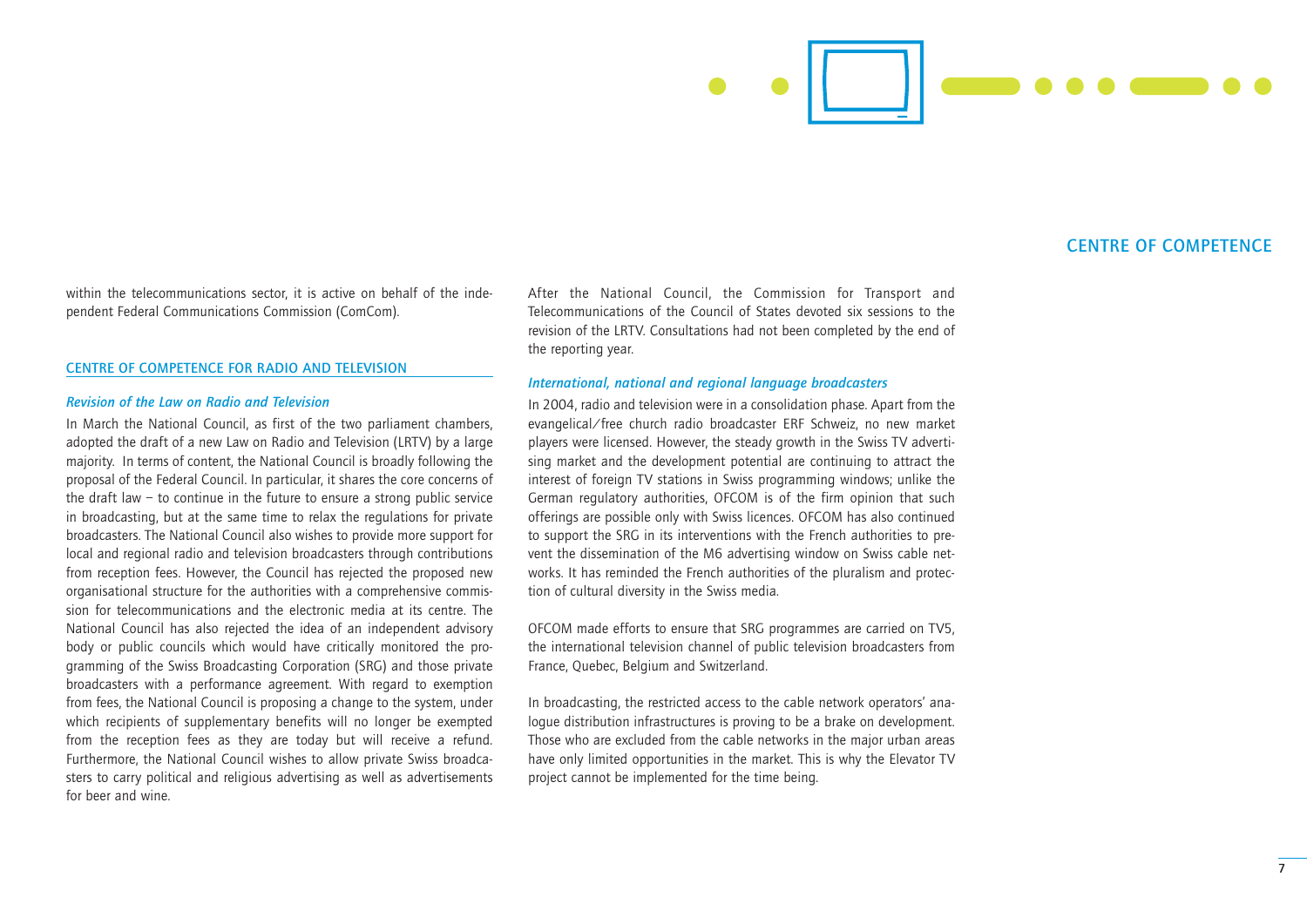# . . . . . . .

#### *Local and regional broadcasters*

On 27 October the Federal Council issued new directives for VHF transmitter network planning. These instructions define the coverage areas for local radio stations. With regard to the adoption of the new LRTV and the current discussion about the longer-term use of the VHF frequency band, the new directives have a distinct transitional character and largely reflect the status quo. On the basis of the new VHF directives, the Federal Department of Environment, Transport, Energy and Communications (DETEC) has renewed the existing local radio licences expiring at the end of 2004 in good time. These licences will be valid until 5 years after the entry into force of the new LRTV or until the end of 2014 at the latest. In the course of the licence renewals, DETEC approved the transfer of the Biel local radio station Canal 3 to a subsidiary company of the Berne Espace Media Groupe. Conditions are imposed to guarantee Canal 3's bilingual character and local base. The Framboise local radio station in Vaud received a provisional licence, as the approval procedure for the economic transfer of the licence to a group of new investors had not yet been concluded by the end of 2004. On 15 December 2004 a new youth radio station in Zurich was added to the 44 existing local VHF radio stations: DETEC selected the 'djradio' project from the 5 candidates.

#### *Digital broadcasting*

Protracted frequency negotiations with France delayed the introduction of terrestrial digital television in French-speaking Switzerland, which had been planned for the end of 2004. Without neglecting coverage of regions with a poor cable infrastructure, OFCOM and the SRG are examining optimisation of the current scenario for expansion and opening up larger areas using elevated transmitter locations. In order to reduce operating costs, the possibility of shortening the duration of parallel analogue and digital transmission of TV signals to one to two years is being examined. The head of DETEC will take the decision in 2005.

In the case of terrestrial digital radio (DAB), the SRG, in agreement with OFCOM, wishes to further extend coverage in German-speaking Switzerland and introduce comprehensive DAB reception along the north-south axis of the A2 from Basle to Chiasso.

See also «Planning conference on the introduction of digital broadcasting for TV and Radio», page 15.

#### *Surveillance*

The amount of consultative activity in the area of surveillance also increased in 2004. Radio and television broadcasters made extensive use of the possibility of obtaining information from OFCOM regarding the legal permissibility of planned advertising and sponsorship campaigns.

Apart from «classic» tasks in the areas of advertising and sponsorship, getting to grips with new forms of financing (televoting, publishing TV, media partnerships, combining editorial programming and advertising) has also become a central element of surveillance activity. In addition, there have been cases of technical surveillance (exceeding permitted radio station transmitting power, dissemination modalities in the case of television). There was also more surveillance activity in the area of financial supervision, particularly in examining the issue of licences and fee-splitting.

In 2004, 38 surveillance procedures were initiated; decisions were reached in 29 cases.

Link: www.bakom.ch/en/radio\_tv/aufsicht/aufsichtsentscheide\_archiv/ entscheide2004/index.html

#### *Collection of radio and television reception fees*

OFCOM reduced the outstanding complaints against decisions of the collection agency (Billag AG), which amounted to more than 1000 cases at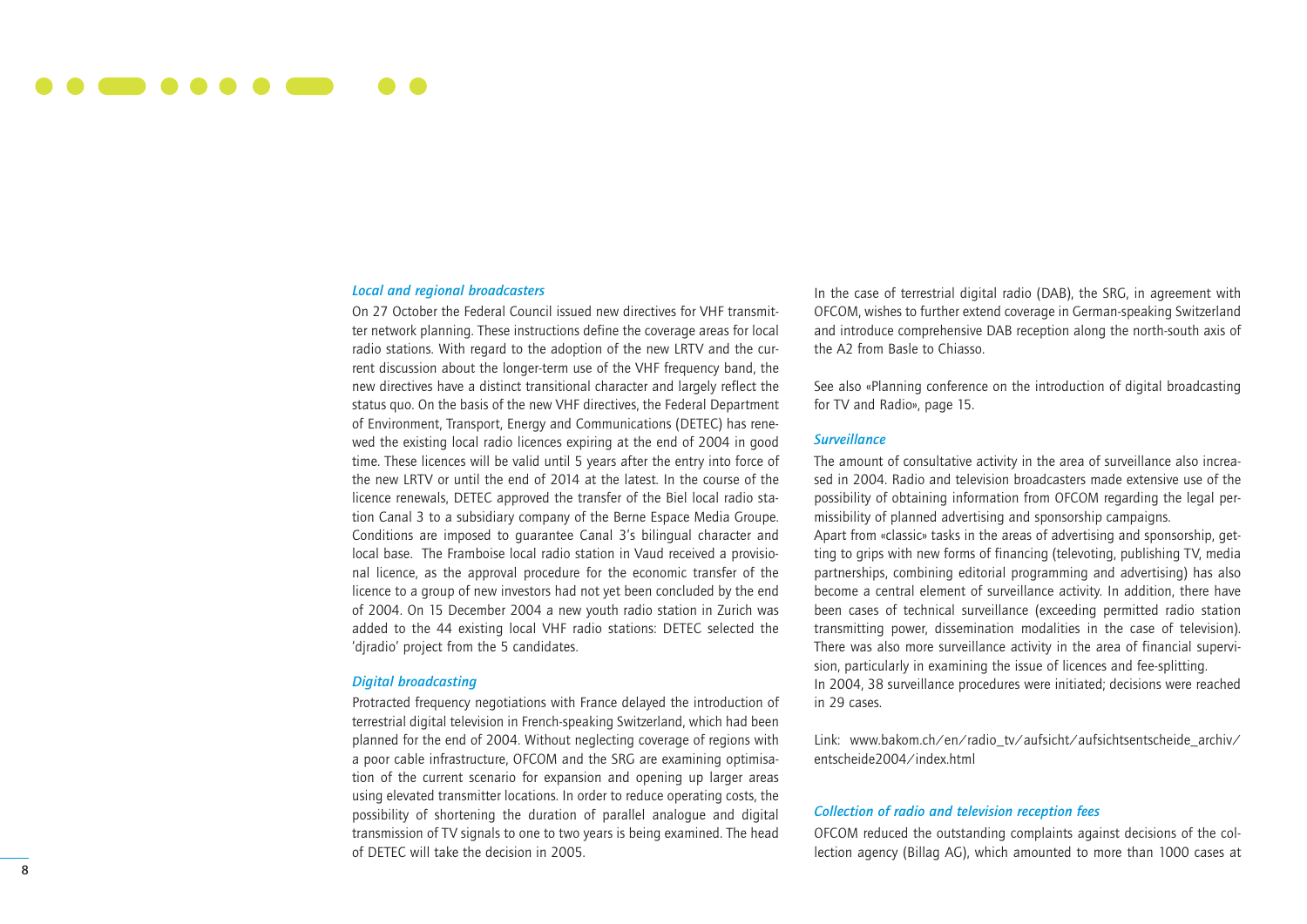

the end of 2003, to 750 cases. However, the target of 400 outstanding complaints procedures by the end of 2004 was not achieved. The reason for this is that the number of new complaints received every month (90 complaints on average) was well above the predicted level (65 complaints). OFCOM therefore decided in the summer of 2004 to extend the in-house lawyers' positions, time-limited to the end of 2004, by an additional year.

See also «Surveillance in the area of radio and television reception fees», page 14.

#### CENTRE OF COMPETENCE FOR TELECOM SERVICES

#### *The market for telecommunication services*

As is apparent from the statistics produced by OFCOM, the telecommunications industry was enjoying good overall results as early as 2003. Overall, for the first time, service providers who have entered the market since 1998 achieved a positive operating result – together with that of the historic operator – more than CHF 3 billion, i.e. nearly 22% of their total sales (compared to 12% in the preceding year).

This trend seems to have been confirmed in 2004 as well. Our surveys show that the Swiss telecommunications market is very well placed in a comparison with other European countries. Whereas Switzerland is performing very well in the price comparisons which have been made in the fixed network market, mobile telephone rates are clearly above the European average and have remained relatively stable. In particular, the cost of termination of calls on mobile telephone networks is at the high end. Interconnection charges are also comparatively high.

Development of broadband was again strong in the reporting year. This means that Switzerland occupies a leading position in Europe, although the range of products and in particular the available bandwidth-price ratio is less advantageous.

#### *Market access, licences and notifications*

The number of telephony services providers has remained stable, whilst the number of telecommunication services providers as a whole has increased slightly, despite some leaving the market. Two new mobile telephony operators, In&Phone and Tele2, received a GSM licence from ComCom for operating campus and city networks respectively. OFCOM held consultations on the distribution of remaining GSM frequencies and prepared ComCom's decision, in order to allocate these frequencies to the existing GSM operators. This should give them the necessary capacities – based on EDGE technology – to offer data communications in all regions of the country. Also, together with the providers, pilot trials were prepared for the restricted use of GSM jamming transmitters in prisons. Likewise in contact with the providers, the Office defined the technical conditions for the minimal identification of the location of mobile emergency calls to the emergency services. OFCOM is partially funding a study into the effects of UMTS radiation, a replication of the Dutch TNO study. The construction of the mobile radio networks based on the UMTS standard was closely monitored by OFCOM. The universal service continues to be guaranteed: OFCOM verifies its quality twice a year, using the defined criteria.

The Office has agreed with the universal service licensee on the phased conversion of public telephones which do not yet provide access for the disabled. Furthermore, OFCOM has maintained a constant dialogue with its social partners concerning compliance with working conditions customary in the sector by the telecommunication services providers.

# CENTRE OF COMPETENCE

**Consumer Price Index for telecomunication services (Fixed network, mobile radio, internet) Source: Swiss Federal Statistical Office**



#### **ADSL and TV cable modem connections**

ADSL TV cable modem Source: Swisscable

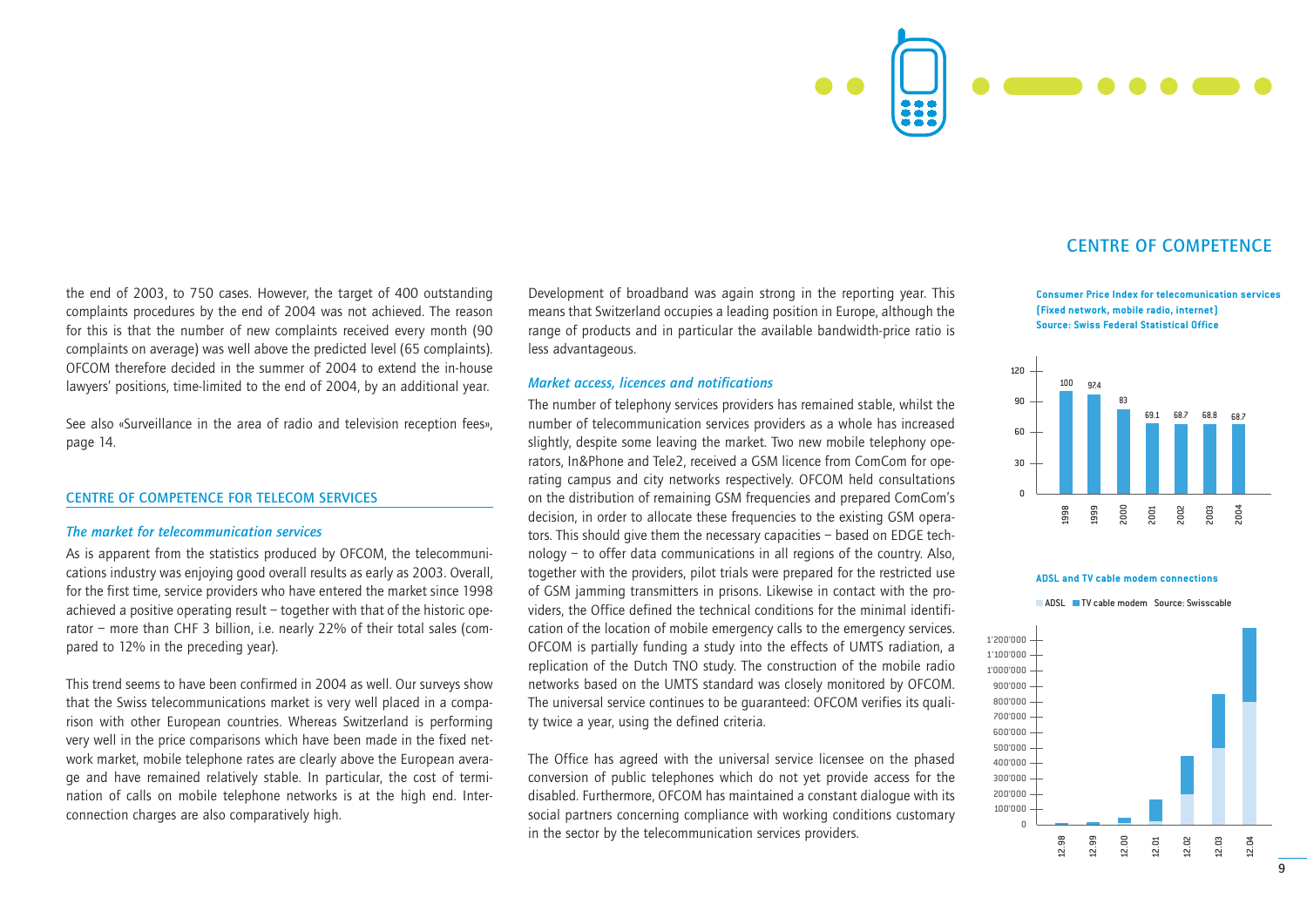

#### **Value-added service numbers (Total 2004 = 87'324)**



#### *Consumer protection and combating abuse; supervision*

OFCOM dealt with numerous consumer complaints, especially abuse related to 090x added-value service numbers (excessively high rates, web diallers, series calls on competitions and TV games), SMS spam, aggressive customer acquisition particularly with regard to telemarketing, inadequate customer service, non-availability of services such as ADSL, etc. We have published useful information for consumers on these topics.

OFCOM has conducted numerous procedures to revoke numbers from guilty 090x providers as well as a number of supervisory procedures against individual telecommunication services providers. The measures introduced were successful and helped to reduce the number of complaints very considerably.

#### Link: www.ofcom.ch/0900

Other supervisory procedures concerned the implementation of the minimum operation obligation for licensees of WLL (Wireless Local Loop) networks. We also checked the subscriber lines which have the authorisation to identify the location of callers. In the process we had to withdraw this authorisation for the numbers of several administrative bodies.

#### **Source: Swisscom, Sunrise, Orange, OFCOM calculations**



**• PSTN/ISDN connections II Mobile radio subscribers** 

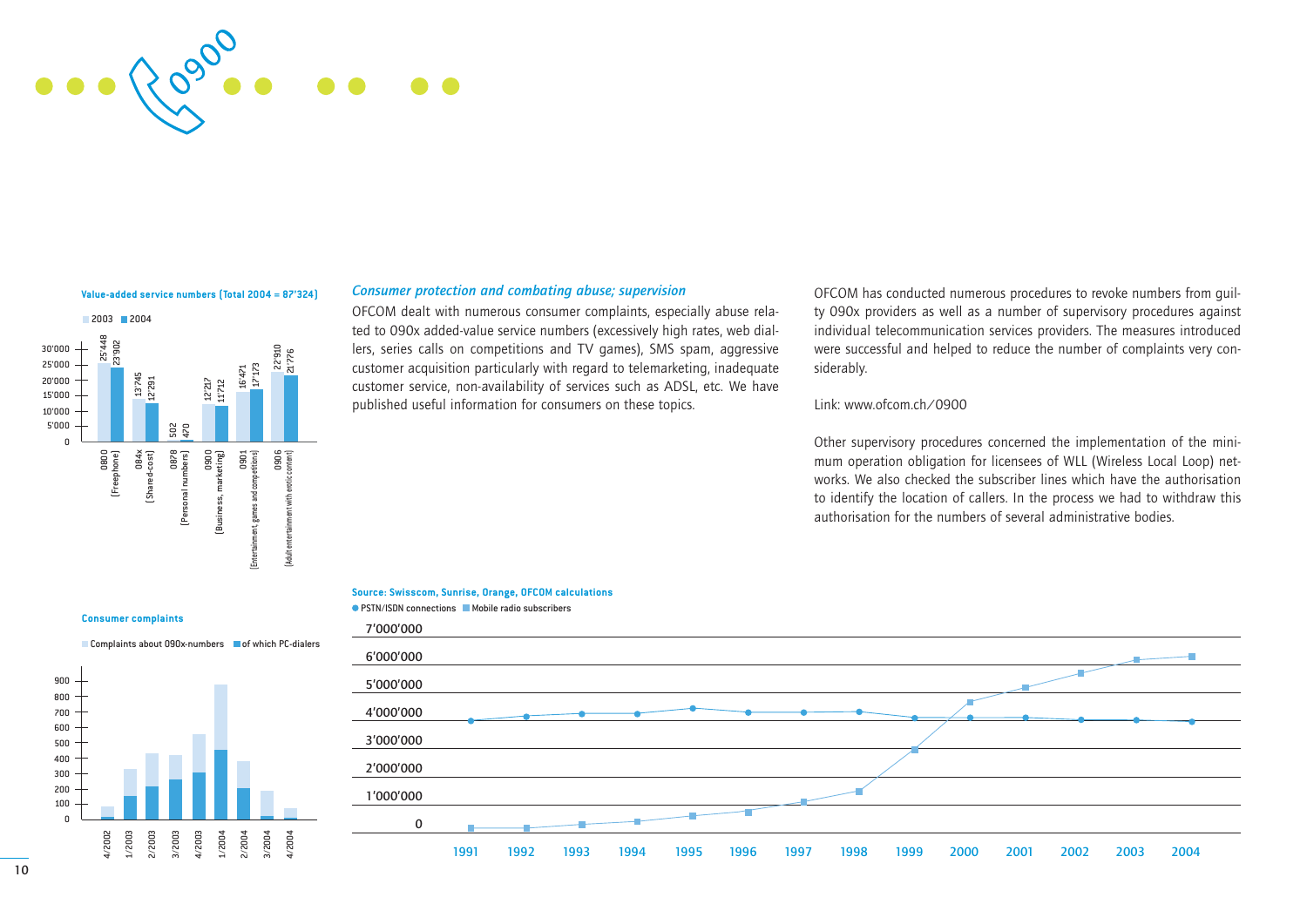

## CENTRE OF COMPETENCE

#### *Legislation, unbundling of the local loop*

The National Council has debated the revision of the Law on Telecommunications. The issue of unbundling of the local loop led to a major controversy, although it was subsequently confirmed in principle. It means that a market-dominant provider will be obliged to provide access to its networks and services in the forms of full unbundling, fast bit-stream access, leased lines, interconnection, cable channels and charging for the subscriber connection. OFCOM has prepared the necessary documents for the National Council's commission. The submission is now with the preliminary advisory committee of the Council of States.

OFCOM has prepared the implementing decree and the necessary technical regulations for the electronic signature. The relevant law entered into force on 1 January 2005. In connection with the abuse of 090x numbers, the Office has tightened up not only the enforcement of the existing regulations, but also the regulations themselves; for example, we have banned the use of web diallers on such numbers. The regulations concerning the obligation to indicate prices were also tightened up and an option was introduced which allows consumers to bar calls to 090x numbers free of charge. On 1 March, the assignment of domain names in the «.ch» domain with umlauts and accents was introduced. At the same time, the dispute resolution service for domain names commenced its activities.

#### *Interconnection*

OFCOM conducted 11 interconnection procedures. After the Federal Court had annulled two ComCom decisions for formal reasons, OFCOM resumed the corresponding legal action. These were procedures in which, primarily, Swisscom's interconnection costs (using the LRIC method) were in dispute. Three similar procedures were suspended, in anticipation of the Federal Court's final judgement. In the absence of a formal legal foundation, the Federal Court annulled ComCom's decision in principle to unbundle the local loop, which had been based on a relevant provision in a decree. This question will be pursued in parliament as part of the revision of the Law on Telecommunications. We have continued legal action in relation to the procedures for fast bit-stream access and leased lines. In addition, OFCOM is dealing with one procedure respectively on the prices of number porting and the cost of collection, and on billing in the case of added-value services by the connection operator.

#### *The information society in Switzerland*

OFCOM coordinates the implementation of the Federal Council's strategy for an information society in Switzerland. In Switzerland, some two thirds of the population use the internet as least on an occasional basis. However, there are differences according to education, age and gender. As part of the information society strategy, the competent agencies of the Confederation, together with cantonal bodies and businesses, are implementing, for example, the «Schools on the Net» initiative, which has to date provided more than 2,700 schools with about 600,000 schoolchildren with broadband internet connections. With a view to promoting e-government at all levels (the Confederation, the cantons and the municipalities), the competent agencies have introduced various measures, for example, the eVanti initiative, to improve cooperation and fully harmonise the overall strategy and architectures. At the end of the year the Notification and Analysis Centre for Information Security, MELANI, became operational. OFCOM held the «Knights of Communication» competition to honour projects aimed at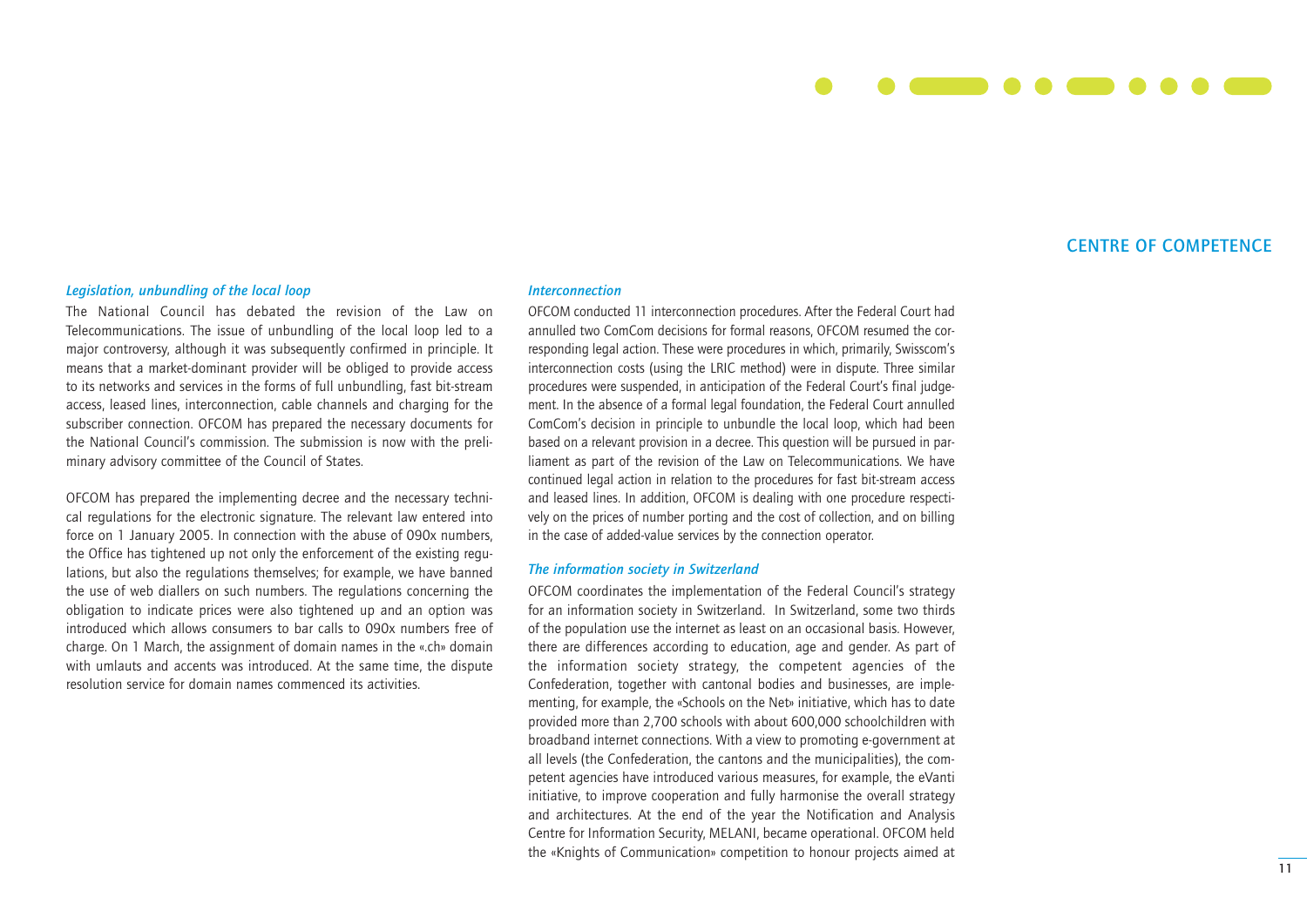|online| 

#### Radio equipment notifications



reducing the danger of a digital divide, and with «Tour de Clic» conducted a training and awareness-raising campaign aimed at sectors of the population less familiar with the internet.

Links: www.ppp-sin.ch www.evanti.ch www.melani.admin.ch www.comknight.ch www.tour-de-clic.ch www.infosociety.ch

#### *Basic questions and international cooperation*

OFCOM has participated in various industry working groups on basic technical questions, such as the topics of «Voice over IP and Regulation», «Analysis of Security Risks in the Operation of Telecommunications Networks», «Prioritisation of Calls in Mobile Networks in Crisis Situations», «Routing of Emergency Calls», etc.

In many international standardisation committees, our staff is monitoring technical developments and defending Swiss interests. These interests are also being actively represented in the relevant satellite organisations, the International Telecommunication Union, the Conference of European Postal and Telecommunications Administrations and in particular within the group of European regulatory authorities with its thematic working groups.

See also «Centre of Competence for International Relations», page 18.

#### CENTRE OF COMPETENCE FOR RADIO LICENCES AND EQUIPMENT

#### *Telecommunications equipment*

#### Facilitating market access

The centre of competence for radio licences and equipment is responsible for facilitating and speeding up market access for telecommunications equipment. To this end, the range of terminals (e.g. telephones and radios) has to be more diverse, whilst ensuring that technical reliability is maintained.

Pragmatic solutions have ensured that it has been possible to implement new technologies such as remote-controlled systems for transporting wood, sensors for measuring levels in liquid storage tanks and radio equipment for monitoring wild animals.

#### Notification of radio equipment

As a result of the harmonisation of new frequency bands at European level, the number of radio equipment notifications (notifications of intent to offer such equipment or put it on the market) in non-harmonised frequency bands has fallen. Among other things, this concerns certain medical implants and voice transmission equipment.

We decided to accept notifications both by e-mail and by using the European form. This is based on the results of a survey of the telecommunications equipment market's satisfaction with OFCOM regulations and information. Under OFCOM's leadership, a European Union working group is developing a uniform European solution for notifications. In future, our customers will be able to enter the necessary information on a central internet site and will no longer have to send the paper forms to the various European administrations, thereby reducing their administrative costs.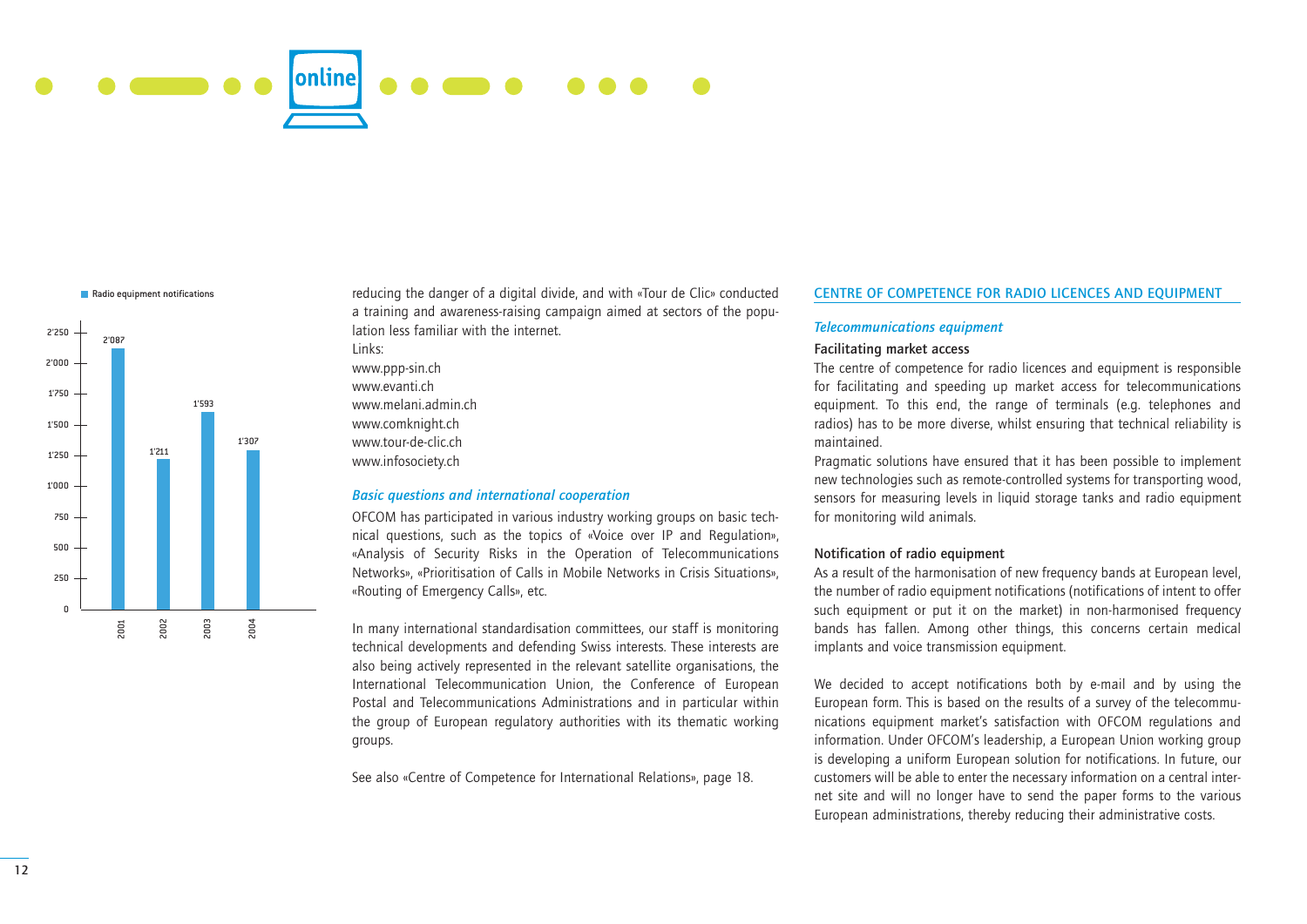#### Market observation

In order to better assess the trends and structures of the market for telecommunications equipment; in the last quarter of 2004 OFCOM contacted dealers active in this market. These contacts allowed us to obtain basic information on better targeted observation and surveillance of the market.

#### *Radio licences*

OFCOM regularly reviews its charges using the results of detailed costbenefit accounting and market developments. The latest change to the administration and licence fees entered into force on 1 January 2004. It was possible to reduce some administrative charges to reflect lower costs, whereas some licence fees had to be increased. At the same time, radio licence fees were adapted to the development of the market and the economic value of the licence in the mobile telephone sector.

See also «Finances Revenue», page 21.

#### Radio operators' examinations

Interest in amateur radio and yacht radio continues and this was also reflected in 2004 by a large number of candidates for the examinations.

#### *Surveillance of the market for radio equipment and licences*

It should be noted that an increasing number of devices which do not comply with the formal requirements (e.g. the declaration of conformity or the provision of information for users) are being offered on the Swiss market. This increase is explained by the increasing marketing of equipment which is being produced for the non-European market (e.g. the USA, Japan…).

In 2003 OFCOM participated in a European campaign on surveillance of the telecommunications equipment market. The results were published in the reporting year: in the 19 participating European countries, only 456 (24%) of 1900 randomly selected items of telecommunications equipment met all the formal requirements. In Switzerland, 32% of equipment met all the requirements. As a result of the industry's reaction to the presentation

# CENTRE OF COMPETENCE

#### **Administrative procedures in the radio equipment aera**



#### Radio licences: number of licences

| Year | <b>Professional</b><br>radio licences | <b>Marine licences</b> | Mobile aircraft<br>radio licences | Amateur<br>radio licences | <b>CB</b> radio licences | <b>Total</b> |
|------|---------------------------------------|------------------------|-----------------------------------|---------------------------|--------------------------|--------------|
| 2000 | 12'312                                | 1'342                  | 4'342                             | 4'465                     | 12'325                   | 34'786       |
| 2001 | 12'191                                | 1'479                  | 4'330                             | 4'468                     | 10'211                   | 32'679       |
| 2002 | 11'738                                | 1'510                  | 4'236                             | 4'461                     | 8'747                    | 30'692       |
| 2003 | 11'373                                | 1'549                  | 4'149                             | 4'511                     | 7'708                    | 29'290       |
| 2004 | 10'967                                | 1'572                  | 4'030                             | 4'556                     | 6'917                    | 28'042       |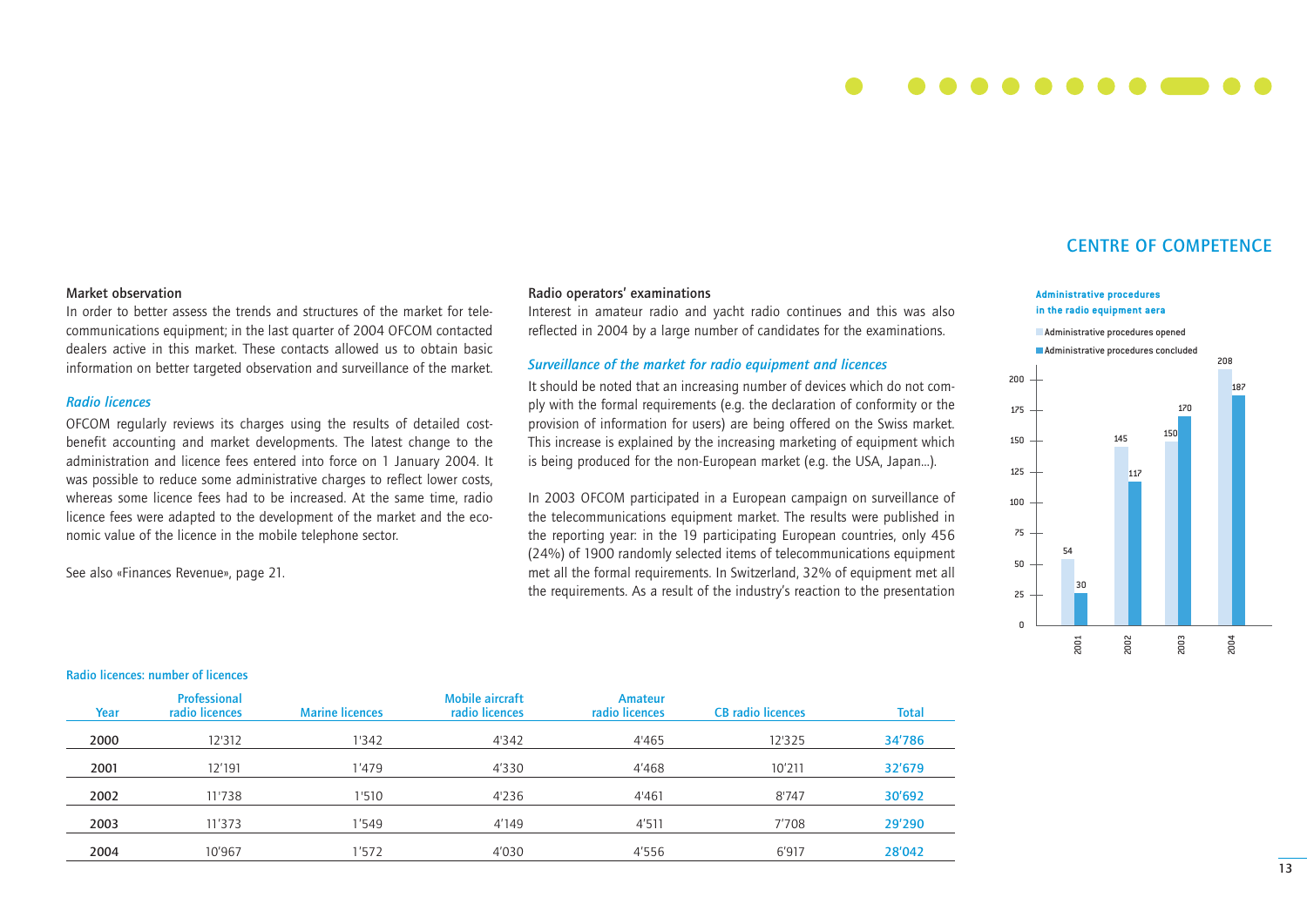of the results, a set of simplified instructions for putting telecommunications equipment on the market was produced under OFCOM's leadership and published on the EU website. These instructions are targeted at market players and summarise the conditions for putting telecommunications equipment on the market.

link: www.europa.eu.int/comm/enterprise/rtte/guide7.htm

## **LRTV administrative penalty procedures Procedures opened Procedures concluded**



#### Results of the European campaign on surveillance of the market for telecommunications equipment



In the past year we have mostly inspected taxi and haulage companies, private security companies and professional fire-fighting forces in possession of a radio licence. We found that about 15% of the licensees inspected use more devices than specified in the licence and that approximately 45% do not inform OFCOM of changes (e.g. to the network plan, etc.) which would necessitate an amendment of the licence.

#### *Surveillance in the area of radio and television reception fees*

The number of procedures initiated against unlicensed viewers and listeners fell slightly; the number of procedures completed fell more markedly.

This circumstance is attributable to two factors. On the one hand we registered a drop in Billag notifications of possible violations from 80,713 to 68,790. On the other hand, because of the economic situation it has become more costly to bring administrative penalty procedures against unlicensed viewers and listeners. The accused dispute the results of investigations more often by lodging objections. This leads to additional clarifications and extra costs in individual cases.

#### Radio operator examinations: number of candidates

| Year | Amateur radio | <b>LRC</b> | <b>SRC</b> | <b>Inland navigation</b> | <b>Total</b> |
|------|---------------|------------|------------|--------------------------|--------------|
| 2000 | 99            |            |            | 38                       | 137          |
| 2001 | 141           | 24         |            | 47                       | 212          |
| 2002 | 212           | 117        | 29         | 33                       | 391          |
| 2003 | 236           | 283        | 169        | 55                       | 743          |
| 2004 | 244           | 241        | 191        | 74                       | 750          |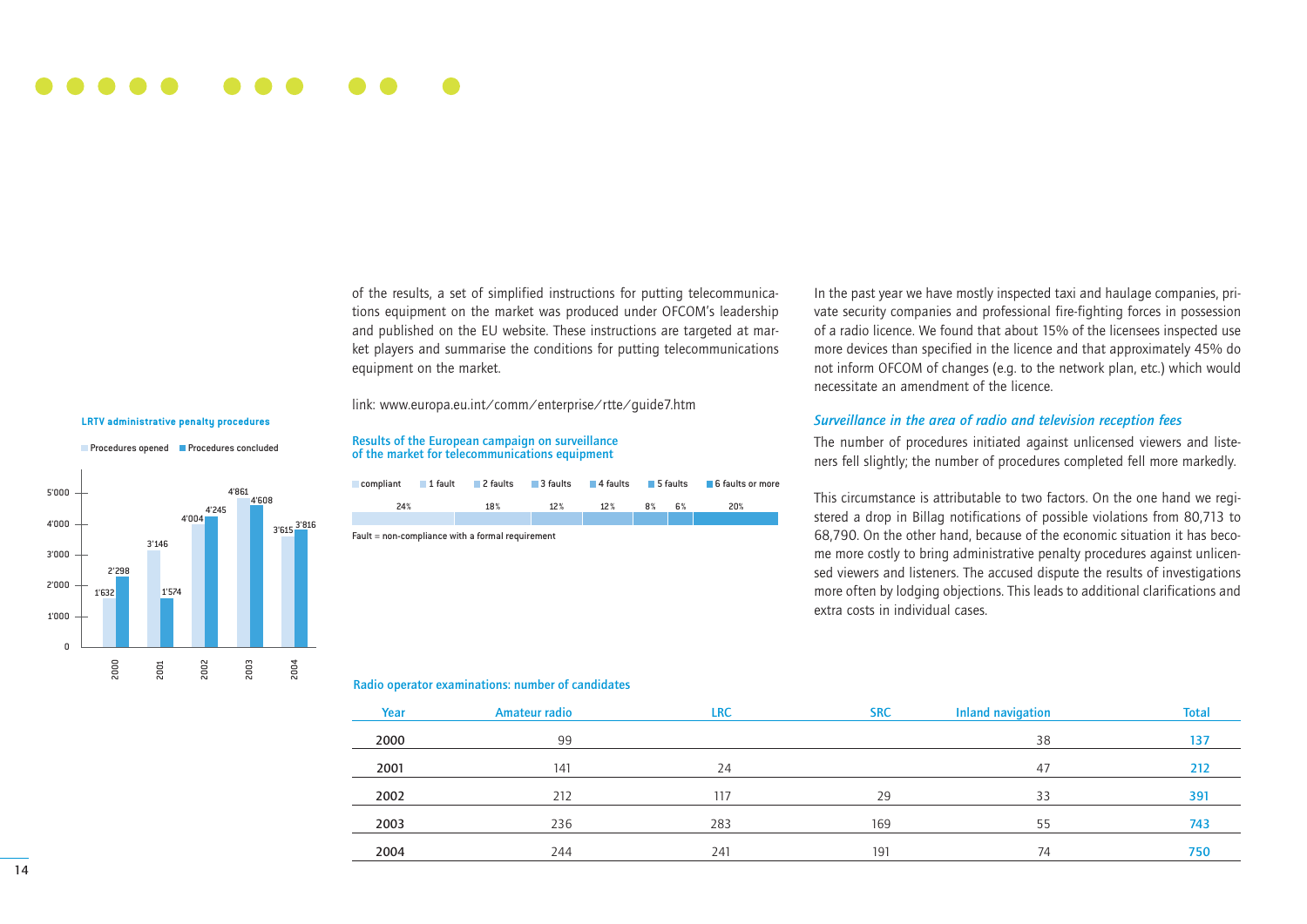

# CENTRE OF COMPETENCE

In this year too we prioritised dealing with indications from Billag AG, carried out 'termination checks' (notifications of customers who despite cancellation continue to receive programmes without being registered) as well as checking notifications of people already registered for radio reception but not paying television reception fees.

See also «Collection of radio and television reception fees», page 8.

#### CENTRE OF COMPETENCE FOR FREQUENCY MANAGEMENT

#### *Frequency planning at international level*

The manufacture and use of telecommunications equipment are no longer limited to one country or region. To ensure that telecommunications equipment can be marketed throughout Europe or world-wide, the utilisation of frequencies must be harmonised at the international level. OFCOM is involved in this process, taking part in the activities of the ITU (International Telecommunication Union), the CEPT (European Conference of Postal and Telecommunications Administrations) and various European Union working groups and commissions which deal with frequency-related questions. In 2004 a compromise was reached among these bodies regarding the use of short-range radar in vehicles: this equipment will contribute to improving safety in road traffic. The CEPT has defined conditions related to the use of the frequency band in the 5 GHz range and additional frequency bands for wireless networks (RLAN).

#### *Planning conference on the introduction of digital broadcasting for TV and Radio (DVB-T and T-DAB)*

OFCOM participated in the first part of the two-stage «Regional Radio Conference» (RRC) in Geneva in May 2004. Some 750 delegates from 95 countries discussed complex regulatory and technical questions relating to a new frequency plan. The 400-page concluding document will serve as a basis for the second part of the conference in May/June 2006 (RRC-06). It lays down the fundamental technical and regulatory conditions for the forthcoming frequency plan. The document also regulates organisation and cooperation at international level as well as the chronological sequence of events until RRC-06. In view of the many and varied interests which were represented by the conference participants from Europe, Russia, Africa and the Near East, the results of the conference can be assessed as a success and a satisfactory compromise.

We have already taken in hand the preparations concerning frequency planning for the second RRC conference and have almost concluded the frequency planning for DVB-T, thanks to intensive negotiations with the administrations of neighbouring countries.

We have drawn up frequency plans for T-DAB to extend the urgently needed spectrum resources. We intend to conclude the harmonisation negotiations with administrations of neighbouring countries in the course of 2005.

See also «Digital broadcasting», page 8, for information on the development status of DVB-T and T-DAB in Switzerland.

#### *Electromagnetic compatibility*

Following the study on wired communications in mains electricity networks (PLC – Power Line Communications) which we had conducted in Fribourg in 2003, we examined the effects of «inhouse PLC systems». The assessments of a measurement programme in single and multi-occupancy dwellings have now produced a picture of the interference properties of such systems. The results will be submitted to the international working groups in 2005. Any necessary measures in Switzerland will be based on this work.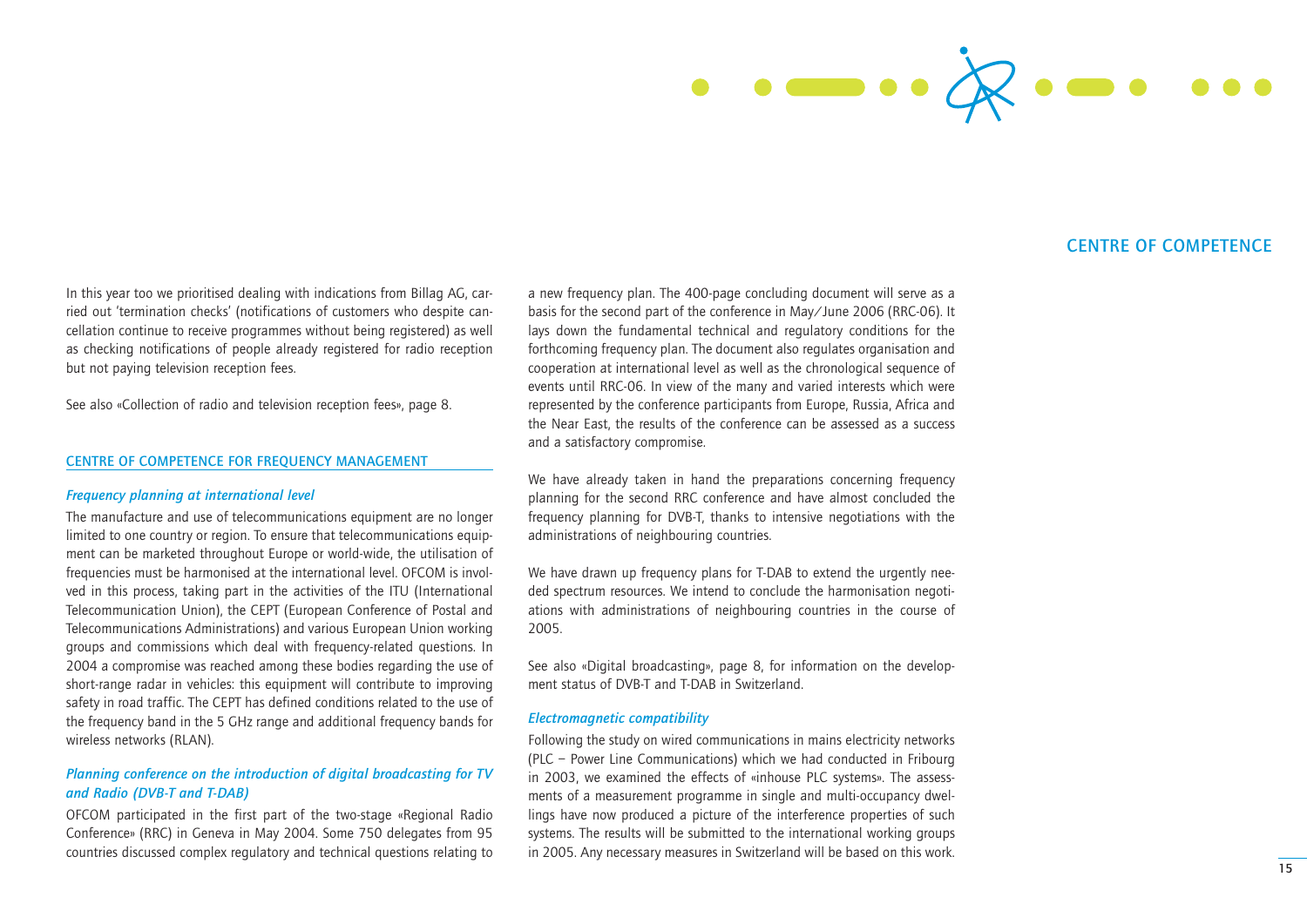

OFCOM provided official assistance with measurements and advice for the application of the Decree on Protection from Non-Ionising Radiation for various cantonal authorities. In addition, we extended our test equipment and skills to cover UMTS technology.

The project for the database on non-ionising radiation (information on transmitters) is reaching its conclusion. In 2005 this database will give cantons and network operators direct access to operational and site data for all mobile radio installations.

#### PLC report:

Link: www.bakom.ch/en/funk/elektromagnetisch/plc\_freiburg/index.html

#### *Radio Monitoring*

Our Central Operations Group, the Technical Service and the Technology and Maintenance Groups have moved from the Gurten measurement station to OFCOM's headquarters in Biel; this enables us to make better use of our synergies. The move was able to be completed without any substantial adverse effect on day-to-day business (planning measurements in the VHF band, interference investigations, licence checks and measurements in the electromagnetic area). The Gurten station was converted into an unmanned measurement station.



We have concluded a cooperation agreement with France on the joint use of measurement stations in the border area. As part of a CEPT project we drew up a technical solution for joint use of short-wave direction finders.

#### *Radio technology*

OFCOM has played an active part in the technical work of the international organisations responsible for radio technology (ITU, CEPT, ETSI and EBU). Within these bodies, OFCOM represents the interests of Switzerland and its users of the frequency spectrum.

We have continued our cooperation with various technical universities:

- **≥** For some years we have been working with Biel's University of Technology and Architecture on solving problems which are posed by the introduction of the digital broadcasting systems. For example, a study was carried out which enables calculation of the optimal coverage areas for T-DAB. In addition, in conjunction with OFCOM Radio Monitoring, the most suitable propagation algorithms for radio broadcasting were evaluated. We have also contributed to improving the ITU's new wave propagation model to take account of Switzerland's mountainous topography.
- **≥** A project with the Swiss Federal Institute of Technology in Lausanne (EPFL) led to an initial model for simulating intelligent antenna systems. Using intelligent antennas, it is possible to increase the capacity of mobile radio networks whilst keeping the transmitting power constant. The module which has been developed will be integrated in Seamcat. Seamcat is a Europe-wide software program for calculating interference scenarios.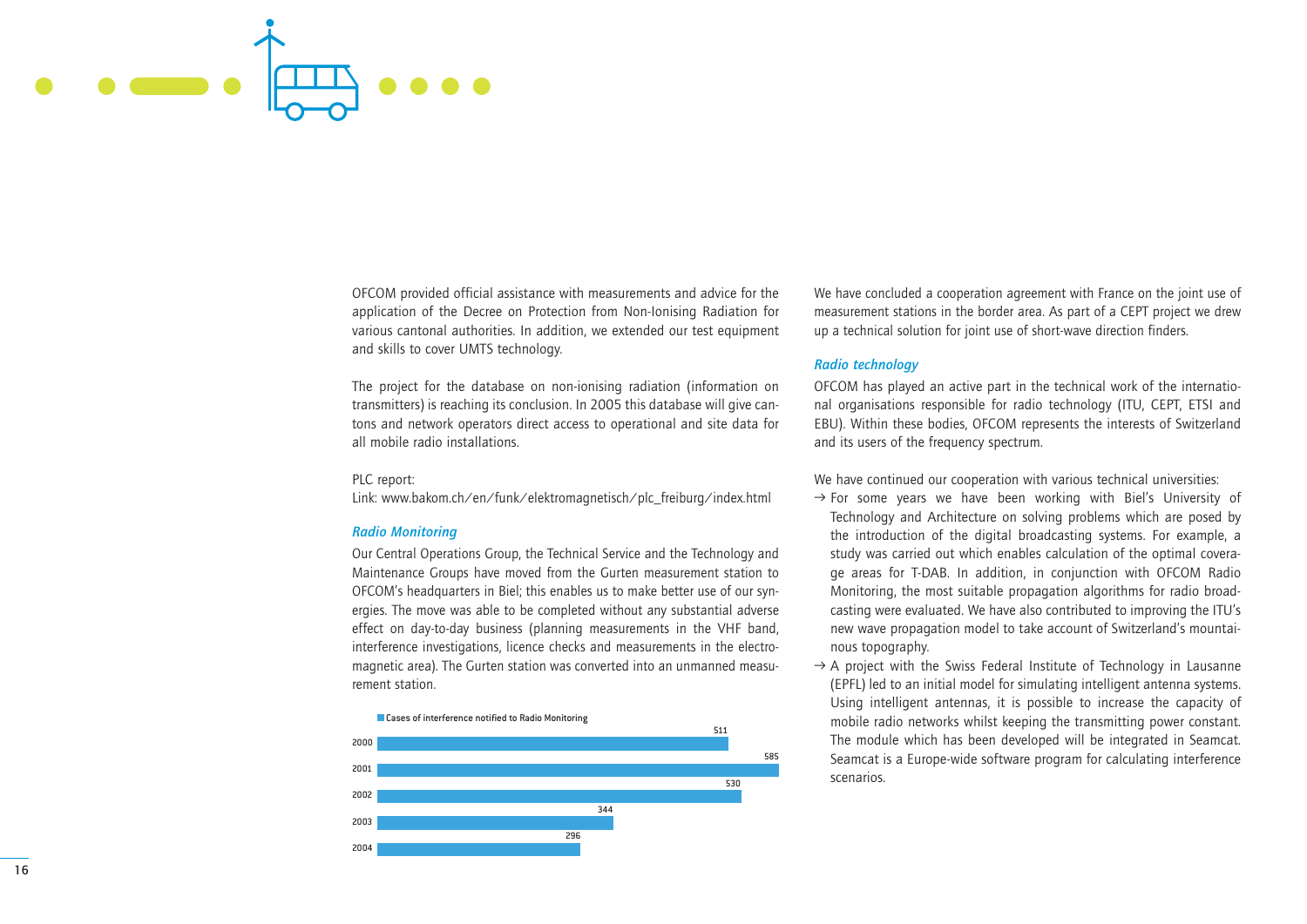# . . . **. . .** . .

# CENTRE OF COMPETENCE

**≥** Fribourg's University of Technology and Architecture carried out a study of telecommunications equipment which can be configured by software. The goal of this study was to show what effect the introduction of «software-defined radio technology» may have on the current regulatory conditions for frequency management. This technology will make it possible to build useful equipment which is able to communicate across different radio interfaces and constantly adapt them to the latest requirements. This will make it possible to introduce new technologies into existing radio networks more flexibly. At present the greatest technological obstacle to the introduction of these systems is secure transmission of the software packages.

We were also active in the area of Ultra-Wide-Band technology (UWB). UWB, which features transmission of very short-duration pulses (of the order of one billionth of a second). It is becoming very popular for wireless connection of high-speed local area networks (100 Mbit/s to 1 Gbit/s) and also has the amazing ability to penetrate physical objects. Thus examples of «exotic» uses also include detection of objects through walls or locating victims under avalanches or debris. Under the aegis of the European Commission, in spring 2004, the Task Group ECC/TG3 was set up to determine the conditions for introducing UWB technology in Europe as a matter of urgency. OFCOM chaired the Compatibility Group of this Task Group, whose compatibility report, «draft ECC Report 64», was published at the end of last year. In 2005, it will be important to develop the final report containing the definitive regulatory proposals for the rapid introduction of this technology in Europe. In this context, OFCOM organised the first «Swiss UWB Forum» at national level, bringing together all the active Swiss UWB

players, the universities, research institutes (ETHZ, EPFL, ZMA, CSEM, EIVD) and industry (IBM, Motorola, Swatch Group, EM Microelectronic, Ericsson, RUAG). The purpose of this meeting was on the one hand to inform the participants of the services which OFCOM can provide in the context of the forthcoming launch of this technology and on the other hand to allow the various players to get to know each other better, to get an overview of UWB activities in Switzerland, to exchange their viewpoints and to begin cooperation.

#### *A new planning environment for microwave frequency allocation*

After a preparatory phase lasting several years, in the first quarter of the reporting year we put into operation a new planning environment for microwave. The new interference modelling produces more realistic results and allows denser utilisation of the frequency spectrum. Thanks to electronic data transfer, operators and OFCOM benefit from shorter cycle times. Despite an unavoidable break in allocations during the migration phase, the improvement in efficiency enabled us to increase the total number of allocations by about 30% and to meet the continuing strong demand for microwave frequencies for the construction of the UMTS networks.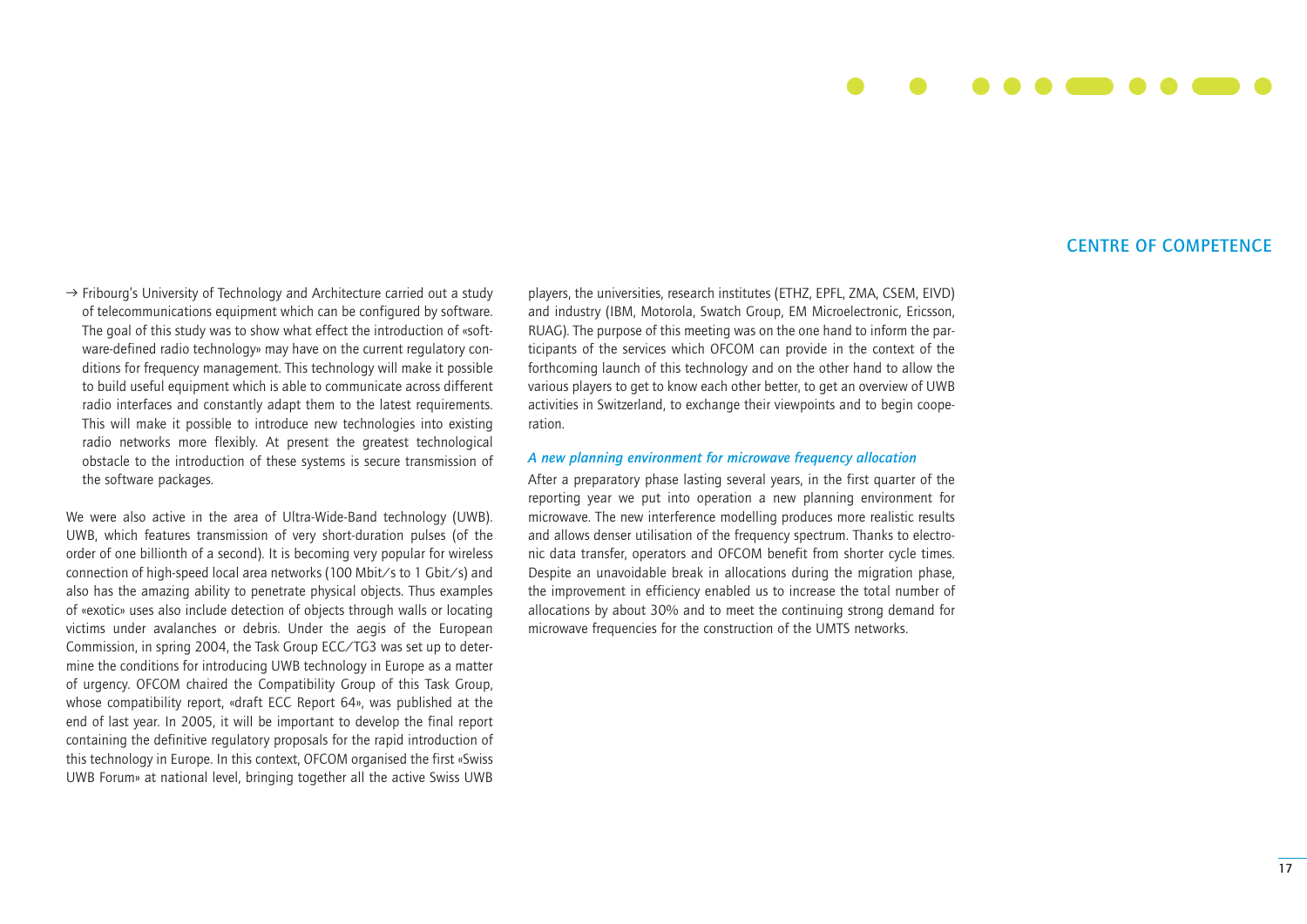#### CENTRE OF COMPETENCE FOR INTERNATIONAL RELATIONS

#### *ITU*

Switzerland participated in the Council of the International Telecommunication Union (ITU), the World Telecommunications Standardisation Assembly (WTSA-04) in Florianopolis (Brazil) and in the Global Symposium for Regulators in Geneva (GSR-04). In view of the financial crisis and the inadequate transparency within the ITU, Switzerland asked the Council to take the necessary decisions. The ITU will therefore implement the recommendations of the experts in order to improve its financial management and make it more transparent, primarily with the introduction of cost-benefit accounting. OFCOM contributed its experience with this accounting system. The study groups of WTSA-04, which are active in the area of standardisation and responsible for the development of telecommunications standards, were restructured. The Global Symposium for Regulators dealt with topical subjects such as spam, IP telephony and frequency trading; more than 80 regulatory authorities from all over the world expressed their opinions. Switzerland not only contributed to these topics but in relation to the World Summit on the Information Society (WSIS) also noted that developing universal access is of the greatest importance.

#### *CEPT*

In the reporting year, Switzerland chaired the European Conference of Postal and Telecommunications Administrations (CEPT). OFCOM organised two meetings of the Assembly in Montreux and Berne. Common European positions were elaborated and defended before the International Telecommunication Union (ITU), in particular concerning the ITU financial reform (introduction of cost-benefit accounting) and selection of the European candidate for the office of ITU General Secretary, who will be elected by the ITU's Conference of Plenipotentiaries in 2006. Switzerland highlighted the serious state of the International Telecommunication

Union's finances. The CEPT also tackled the problem of the misuse of web diallers and is considering those frequencies which will become free as a result of the migration to digital television and which can be used for new services such as interactive TV, mobile internet, etc.

#### *The European Union*

After publication of the message concerning the MEDIA agreement with the European Union, the houses of Parliament adopted the bilateral agreement. With the entry into force of the 2005/2006 MEDIA agreement, professionals from the Swiss cinema and television industry as well as their colleagues in the 25 EU member states will be able to benefit from the EU's support measures. Switzerland took an active part in the activity of the European regulators in the telecommunications sector, both within an independent framework (the Independent Regulatory Group – IRG) and within the European community (the European Regulatory Group – ERG).

Switzerland's decisions in the area of information society services will be influenced by the regulatory decisions taken in Brussels. In this context, the delegation of an OFCOM employee to the Swiss Mission to the EU in Brussels also proved beneficial in 2004.

#### *OECD*

The Organisation for Economic Cooperation and Development (OECD) has campaigned for stronger international cooperation to combat unsolicited emails (spam). An OFCOM representative is active within a new ad-hoc working group on spam, based with the Committee for Information, Computer and Communications Policy, and is tasked with defining guidelines at international level.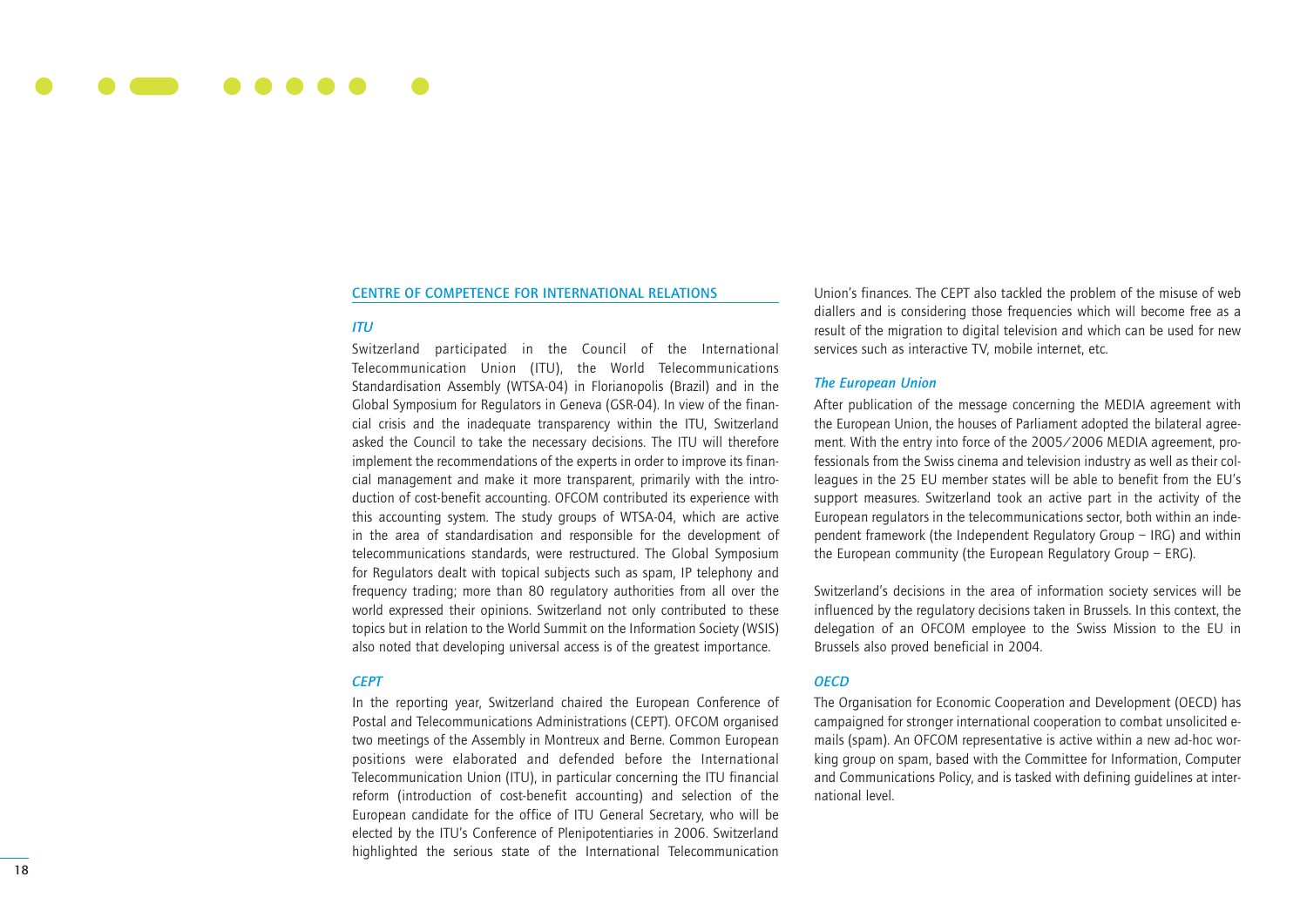# 

# CENTRE OF COMPETENCE

#### *UNESCO*

At the international session in the autumn, the United Nations Educational, Scientific and Cultural Organisation (Unesco) began work on a preliminary draft of an agreement on cultural diversity, an internationally binding text. The agreement sets out to guarantee media diversity and a diverse public broadcasting service, which are in accordance with OFCOM's aims.

#### *The Council of Europe*

Switzerland participated actively in drawing up the declaration on political free speech in the media which was adopted by the Committee of Ministers. Switzerland was also active in drawing up the recommendation on the right of reply in the new media environment and the declaration on the free expression of opinion and information in connection with the fight against terrorism. In addition, it requested amendments to the preliminary draft of the recommendation on the right to short reports on significant events which are subject to exclusive rights. It furthermore followed the intrastate procedure to ratify the European agreement on legal protection of access-controlled services and access control services, as well as the agreement on cybercriminality. In this way it is helping to improve the protection of chargeable information society or radio and television services on Swiss territory or that of the member States of the Council of Europe. To this end, certain activities which enable unauthorised access to protected services have been prohibited.

#### *World Summit on the Information Society: Preparation of the second phase*

OFCOM continues to coordinate the Swiss commitment within the framework of the World Summit on the Information Society (WSIS) to its second phase, which will take place in Tunis in November 2005. The Office is coordinating the content-related work of the federal administration in a regular exchange with the Swiss private sector and civil society, as well as providing Switzerland's strategic support for those responsible for the second phase (primarily the UNO, ITU and the host country, Tunisia). OFCOM led the Swiss delegation to the first preparatory conference (PrepCom1) held from 24 to 26 June 2004 in Hammamet (Tunisia). At this conference, resolutions were compiled concerning the focus of the preparatory process (PrepCom2 and 3 – implementation of the results of the Geneva WSIS in 2003, financing mechanisms, internet governance) and the results (Tunis Document(s)) for the second phase of the WSIS. In addition, OFCOM contributed to the preparatory conference in Marrakech for the second part of the World Summit on the Information Society, during which the role and position of the media in the information society in Africa and in the Arab countries was discussed.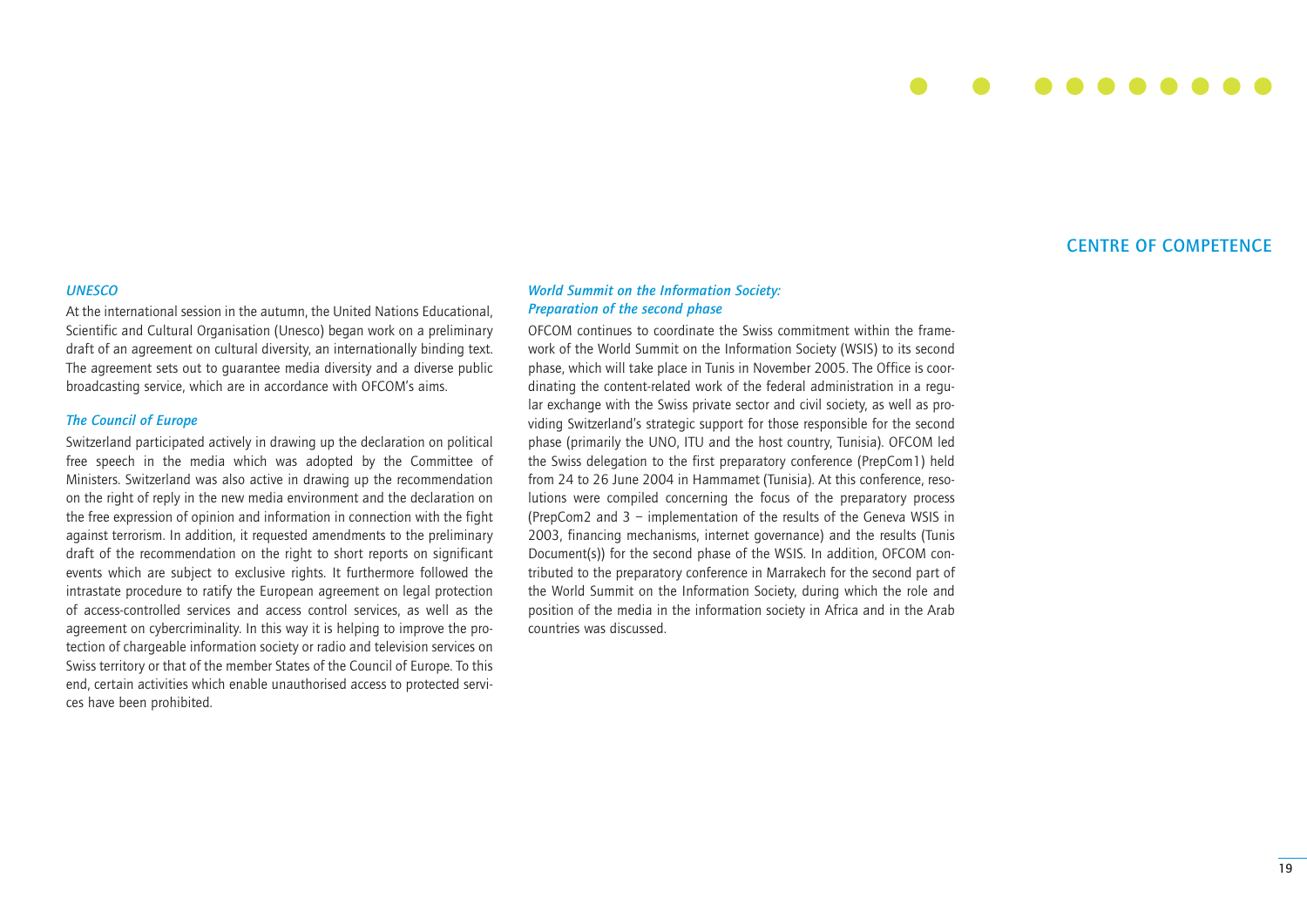

# FINANCES

#### FINANCIAL REPORT

The financial result for 2004 is somewhat better than last year. The funding requirement is down by a total of CHF 3 million.

The indicated funding requirement of CHF 24.5 million in total consists of extraordinary expenditure on the World Summit on the Information Society, subsidies in the radio and television sector which are not covered by special finance arrangements, and reduced revenue from fees due to (outstanding) appeals against the corresponding decisions on fees, to the extent of CHF 6.7 million.

Without these appeals the targeted level of 100% self-financing would have been met  $-$  as in the preceding year. It is currently running at about 89 percent.

#### EXPENDITURE

Total expenditure for 2004 fell by approximately CHF 10 million in comparison with the previous year. This is attributable on the one hand to the reduced expenditure on the World Summit on the Information Society (WSIS) (down CHF 6.1 million). On the other hand, the contributions paid out to local and regional broadcasters from splitting the radio and television reception fees were lower (down CHF 3.5 million).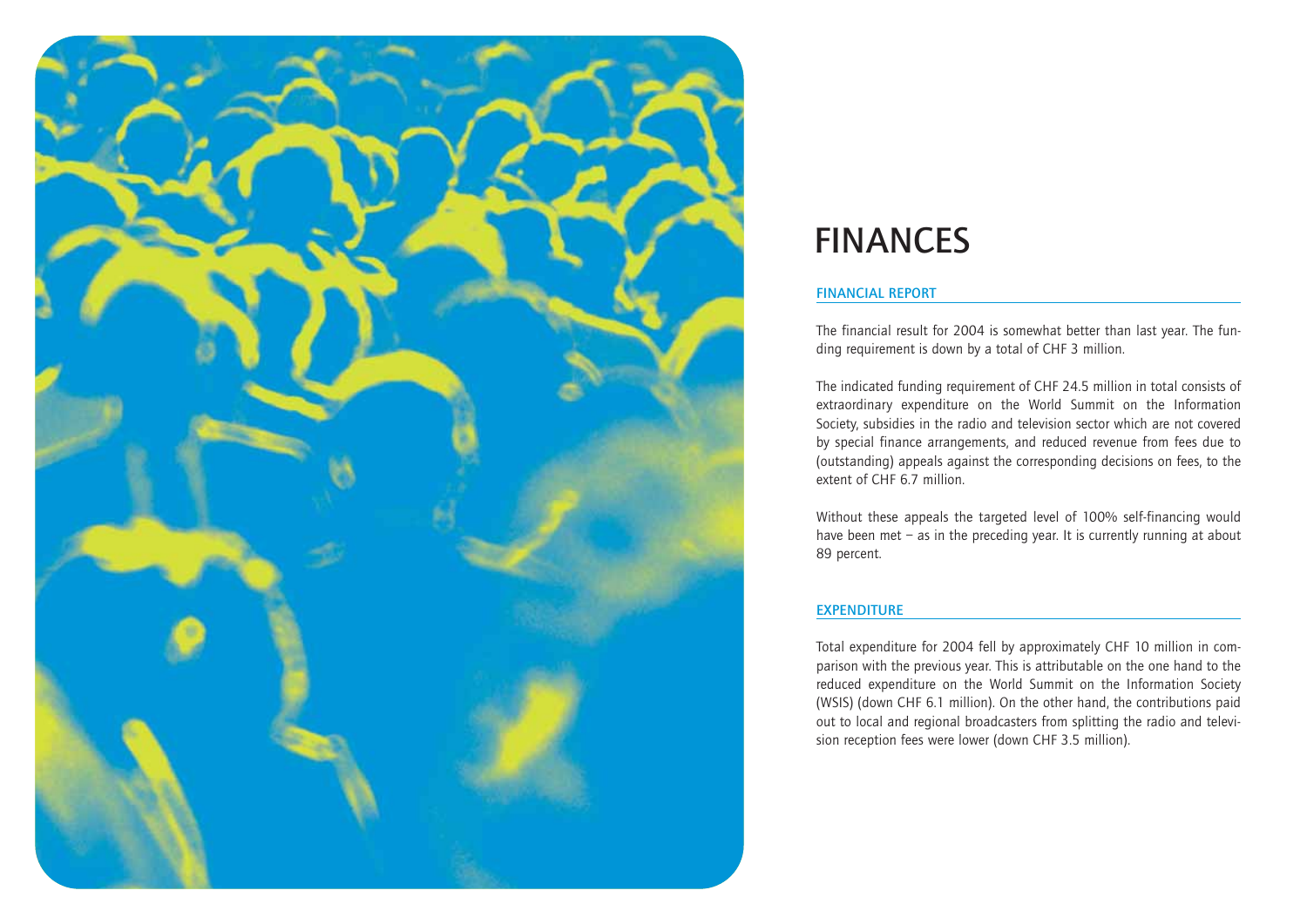#### FINANCES

On behalf of the host country, OFCOM was responsible for preparing and implementing the WSIS, which was held in Geneva in December 2003. This represented the greatest single expenditure related to the year 2003. In 2004, the outstanding bills – essentially relating to security – were paid. The expenditure for this one-off event are not accounted for in the operating expenditure of the Office.

In the case of splitting of radio and television reception fees (the area of subsidies), it was not possible to allocate the resources envisaged for local and regional broadcasters because of pending decisions. These funds were placed in a special account and therefore deferred for the following year.

The operating expenditure of the Office itself (its total budget) fell slightly (down CHF 0.4 million). However, this is linked to the fact that compared with the preceding year, fewer resources from delayed projects were placed in the reserves for specific purposes (down CHF 1.4 million). Actual operating expenditure rose by CHF 1 million; this was primarily the result of filling short-term positions to reduce the waiting time for handling complaints against decisions by Billag (collection of radio and television reception fees). The amount of the office's material expenditure remained unchanged compared with the preceding year.

As a FLAG office, OFCOM has the option of establishing reserves for specific purposes. This option was again exercised in 2004. OFCOM placed CHF 1.6 million, which could not be used in 2004 because of delayed projects, in the reserves designated for special purposes. These resources are to be used in 2005 in accordance with the purpose envisaged in the preceding year.

#### REVENUE

Total revenue fell by CHF 7.2 million in comparison with the previous year. This fall is related to the revision of fees carried out by the Office in 2003. See also «Radio licences», page 13.

Overall, there was a fall of about CHF 6 million in administrative fees from 2004, leading to a corresponding reduction in revenue. On the other hand, increased revenue was to be expected from the amendments to the licence fees. However, a number of appeals were made against decisions on fees which were based on the new licence fees which came into effect in January 2004. These are currently pending with the appeals commission. Accordingly it was not possible to collect invoices totalling CHF 6.7 million.

Higher revenue to the tune of CHF 1.3 million was achieved from administrative penalty procedures (revenue collected as a result of legal infringements and fines).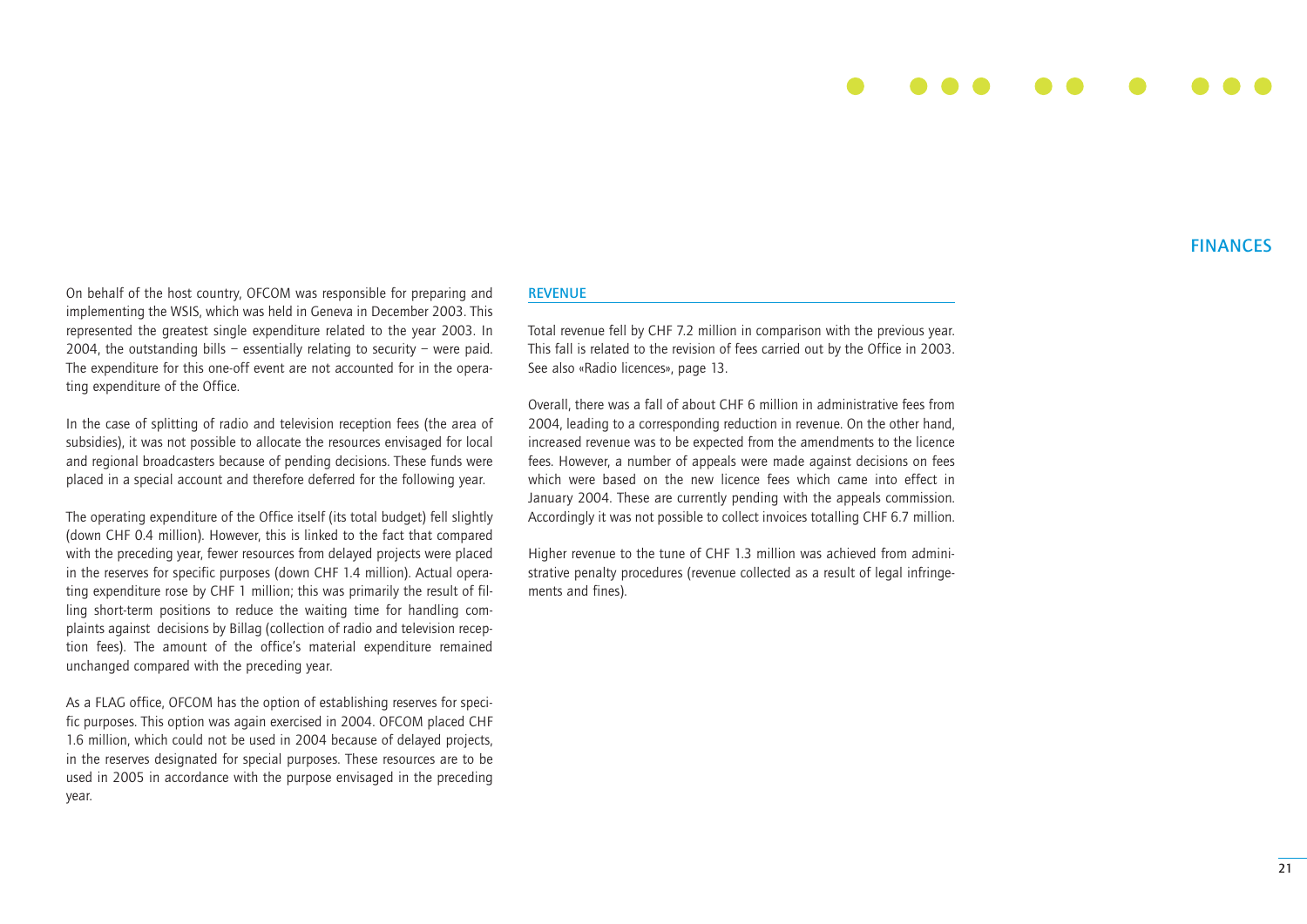# 

|                                                                  |          |       |       |      | <b>Changes from</b> |               |
|------------------------------------------------------------------|----------|-------|-------|------|---------------------|---------------|
|                                                                  | 2001     | 2002  | 2003  | 2004 | previous year       | $\frac{0}{0}$ |
| 1.1 Operational expenditure and income                           |          |       |       |      |                     |               |
| Operational expenditure (incl. Comcom)                           |          |       |       |      |                     |               |
| Personnel costs                                                  | 35.0     | 35.7  | 37.0  | 38.0 | 1.0                 | 3             |
| Material costs                                                   | 21.4     | 18.2  | 16.5  | 16.5 | 0.0                 | $\mathbf 0$   |
| Credit transfer to the next year                                 | 1.9      | 2.3   | 3.0   | 1.6  | $-1.4$              | $-47$         |
| Total                                                            | 58.3     | 56.2  | 56.5  | 56.1 | $-0.4$              | -1            |
| Operational income (incl. Comcom)                                |          |       |       |      |                     |               |
| Administrative fees                                              | 41.2     | 43.1  | 38.4  | 32.4 | $-6.0$              | $-16$         |
| Licence fees                                                     | 217.2    | 29.3  | 19.9  | 17.4 | $-2.5$              | $-13$         |
| Total                                                            | $258.4*$ | 72.4  | 58.3  | 49.8 | $-8.5$              | $-15$         |
| Level of self-financing in %                                     | $443.2*$ | 128.8 | 103.2 | 88.8 |                     |               |
| 1.2 Extraordinary expenditure                                    |          |       |       |      |                     |               |
| World Summit on the Information Society                          | 0.2      | 2.1   | 10.9  | 4.8  | $-6.1$              | $-56$         |
| 1.3 Other income                                                 |          |       |       |      |                     |               |
| Proceeds from prosecutions                                       | 0.1      | 0.6   | 0.6   | 1.9  | 1.3                 | 217           |
| <b>1.4 Subsidies</b>                                             |          |       |       |      |                     |               |
| Income associated with specific purposes (special finance)       |          |       |       |      |                     |               |
| Proportion of fees, local and regional broadcasters              | 12.0     | 12.0  | 13.5  | 13.5 | 0.0                 | 0             |
| Licence charges, radio and television                            | 4.5      | 4.1   | 4.7   | 4.7  | 0.0                 | 0             |
| Total                                                            | 16.5     | 16.1  | 18.2  | 18.2 | 0.0                 | 0             |
| Subsidy expenditure                                              |          |       |       |      |                     |               |
| Contributions to local and regional broadcasters (fee splitting) | 13.0     | 13.9  | 14.5  | 11.0 | $-3.5$              | $-24$         |
| Training programme production personnel and media research       | 1.9      | 1.9   | 1.9   | 1.9  | 0.0                 | 0             |
| Contributions to international broadcasters                      | 2.0      | 2.0   | 2.0   | 1.9  | $-0.1$              | $-5$          |
| MEMORIAV contribution                                            | 0.6      | 1.0   | 1.0   | 1.0  | 0.0                 | $\Omega$      |
| Contributions to short-wave service (Swissinfo)                  | 18.9     | 18.9  | 17.8  | 17.7 | $-0.1$              | -1            |
| Total                                                            | 36.4     | 37.7  | 37.2  | 33.5 | $-3.7$              | $-10$         |
| Subsidies, financing in %                                        | 45.3     | 42.7  | 48.9  | 54.3 |                     |               |

*1. Financial account in million CHF*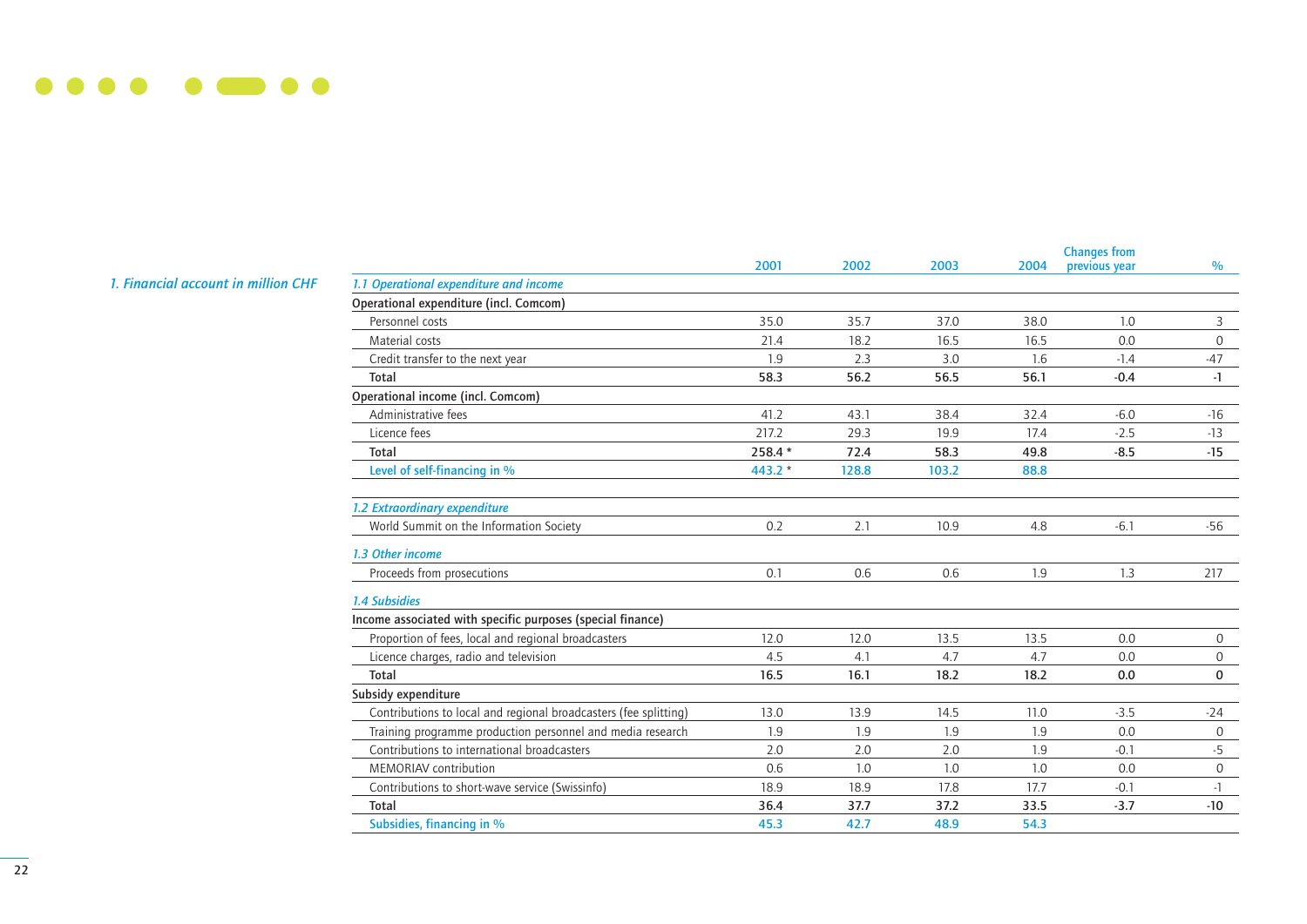# FINANCES

*2. Overall financial result in million CHF*

*3. Costs and services account in million CHF*

|                                                       |          |        |        |        | <b>Changes from</b> |                |
|-------------------------------------------------------|----------|--------|--------|--------|---------------------|----------------|
|                                                       | 2001     | 2002   | 2003   | 2004   | previous year       | $\%$           |
| <b>Overall result</b>                                 |          |        |        |        |                     |                |
| Total expenditure                                     | 94.9     | 96.0   | 104.6  | 94.4   | $-10.2$             | $-10$          |
| Total income                                          | 275.0    | 89.1   | 77.1   | 69.9   | $-7.2$              | $-9$           |
| <b>Finance requirement</b>                            | $-180.1$ | 6.9    | 27.5   | 24.5   |                     |                |
|                                                       |          |        |        |        | <b>Changes from</b> |                |
|                                                       | 2001     | 2002   | 2003   | 2004   | previous year       | $\%$           |
| 3.1 Total OFCOM costs and revenue                     |          |        |        |        |                     |                |
| Total operational expenditure                         | 58.3     | 56.2   | 56.5   | 56.1   | $-0.4$              | $-1$           |
| + services related to the federal administration      | 5.4      | 5.5    | 6.5    | 5.9    | $-0.6$              | $-9$           |
| + imputations                                         | 3.6      | 3.7    | 4.0    | 3.6    | $-0.4$              | $-10$          |
| + withdrawal from reserves                            |          | 1.9    | 1.5    | 2.1    | 0.6                 | 40             |
| ./. investments included in the financial expenditure | $-6.8$   | $-3.5$ | $-5.4$ | $-2.0$ | 3.4                 | $-63$          |
| ./. credit transfer                                   | $-1.9$   | $-2.3$ | $-3.0$ | $-1.6$ | 1.4                 | $-47$          |
| <b>Total costs</b>                                    | 58.6     | 61.5   | 60.1   | 64.1   | 4.0                 | $\overline{7}$ |
| Revenue (administration fees)                         | 41.2     | 43.1   | 38.4   | 32.4   | $-6.0$              | $-16$          |
| Total cost recovery in %                              | $70.3*$  | 70.1   | 63.9   | 50.5   |                     |                |
| 3.2 Costs and revenue per product division            |          |        |        |        |                     |                |
| Telecom services product division                     |          |        |        |        |                     |                |
| Costs                                                 | 19.3     | 20.4   | 20.3   | 20.9   | 0.6                 | 3              |
| Revenue                                               | 16.7     | 16.9   | 13     | 8.5    | $-4.5$              | $-35$          |
| Cost recovery in %                                    | $87*$    | 83     | 64     | 41     |                     |                |
| Radio and television product division                 |          |        |        |        |                     |                |
| Costs                                                 | 16.9     | 17.6   | 18.8   | 21.9   | 3.1                 | 16             |
| Revenue                                               | 10.9     | 13.6   | 13     | 12.9   | $-0.1$              | $-1$           |
| Cost recovery in %                                    | 64       | 77     | 69     | 59     |                     |                |
| Licences and equipment product division               |          |        |        |        |                     |                |
| Costs                                                 | 20.5     | 21.7   | 21.0   | 21.3   | 0.3                 | $\mathbf{1}$   |
| Revenue                                               | 13.6     | 12.6   | 12.4   | 11     | $-1.4$              | $-11$          |
| Cost recovery in %                                    | 66       | 58     | 59     | 52     |                     |                |
|                                                       |          |        |        |        |                     |                |

*\* including proceeds from the UMTS auction*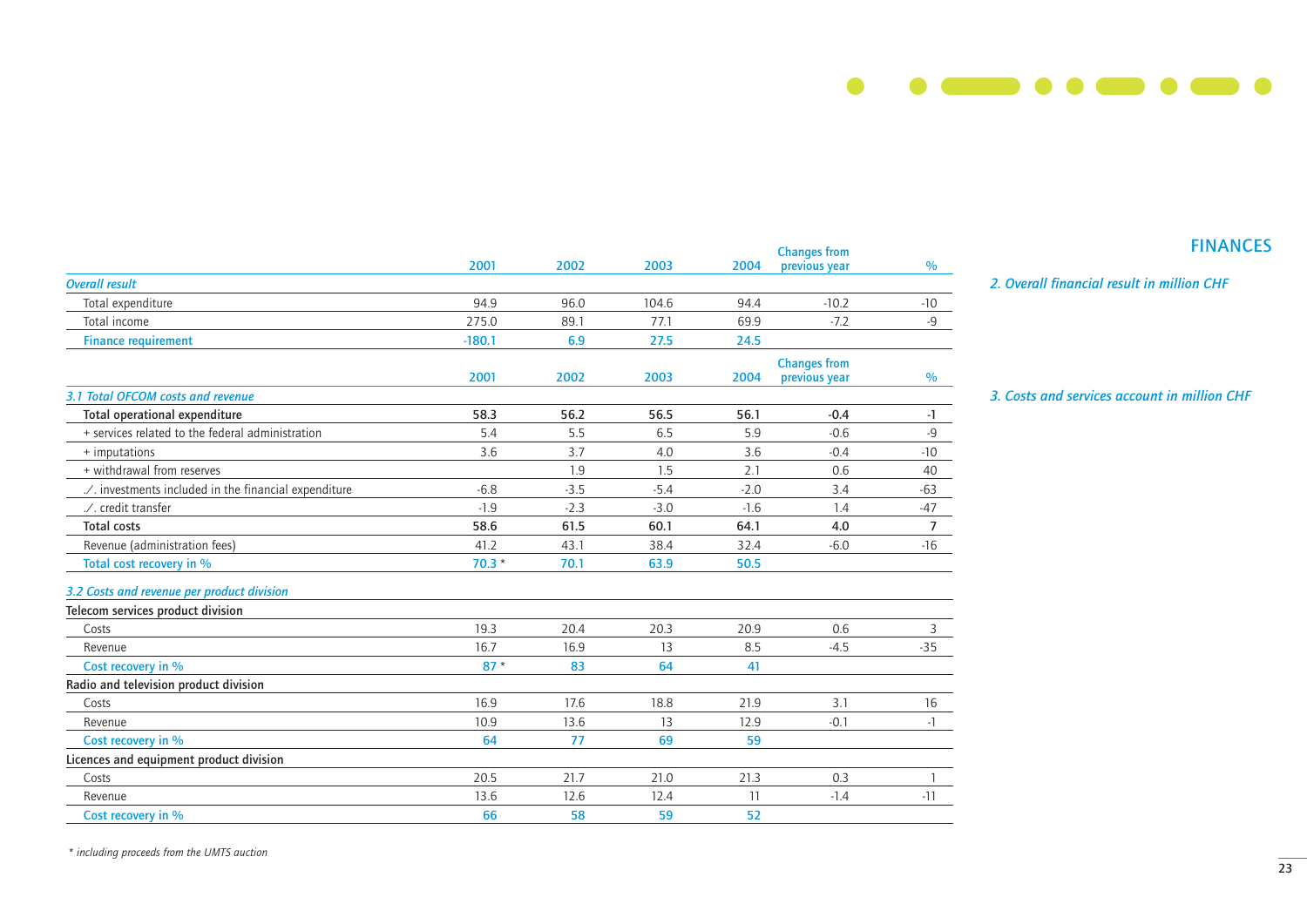

# EMPLOYEES

#### **STATISTICS**

# *Number of Employees / Proportion of women*

In the reporting year, we employed 317 people, including 113 women. This corresponds to 35.65%, up 1.65% on the previous year.

#### **2004** Number of employees Proportion of women



### *Linguistic distribution*

About 62% of OFCOM employees speak German as their mother tongue, 32% speak French and 3.5% Italian. Other languages, such as Arabic, English, Laotian, Portuguese, Russian, Spanish and Thai represent approximately 2.5%.

#### **German French Eltalian Elther lagnuages**

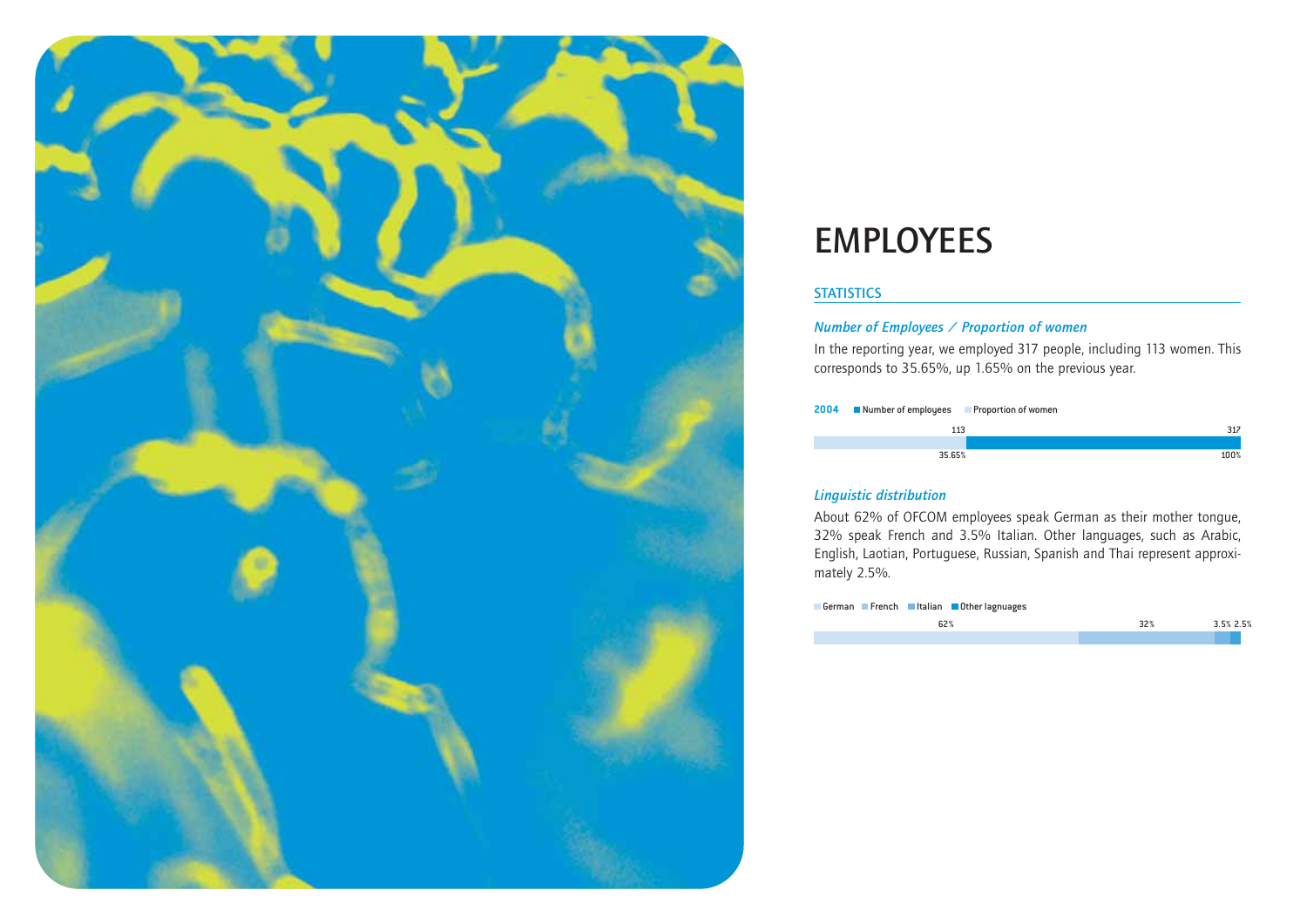### EMPLOYEES

#### *Origin*

The majority of the employees joined OFCOM from the private sector (52%). 44% come from the federal administration (including the former Telecom PTT).

| <b>Private sector Federal administration Additional</b> |  |  |
|---------------------------------------------------------|--|--|
|                                                         |  |  |
|                                                         |  |  |

#### *Average age*

The average age accounts 41.5 years.

#### *Apprenticeships*

In July 2004, two of our «Mediamatiker» apprentices successfully completed their three-year apprenticeship. In addition to the current six «Mediamatiker» apprentices, this year we also took on two French-speaking

#### THE TEAM

commercial students for their three-year apprenticeship at OFCOM. 40.3 40.2 Erismann Yves / Esposito Sandra / Fahrni Peter / Fior Denis / Fischer Martina Adam Kathrin / Aeby André / Aeby Marcel / Aeby Maude / Affolter Markus / Amgwerd Matthias / Anderegg Hans / Andermatt Paul / Andres Marcel / Aregger Jost / Arni Viviane / Auroi Chatelain Denise / Bächtold Felix / Ballestracci Joël / Balzli Prysi Anne / Bär Theodor / Bärtschi Kurt / Battaglia Prisca / Baumann Franz / Baumberger Heinz / Beck Rudolf / Benczik Hanni / Benito Jaime / Berger Harald / Beyeler Niklaus / Biasutti Maurizio / Bichsel Petri / Biolley Unternaehrer Adèle / Birrer Alfons / Birrer Philipp / Blaser Karin / Blaser Marianne / Bleuer Hügli Anita / Blum Armin / Bondallaz Stéphane / Boschung Iwan / Brambilla Michel / Brand Susette / Breitenmoser Hans / Brenner Sabine / Brossard Muriel / Brucato Valeria / Burgherr Rolf / Bürgi Laurence / Bürki Bernhard / Burri Werner / Bussmann Daniel / Büttler Daniel / Cadetg Bettina / Caprez Georg / Ceres Gerardo / Charmillot Aline / Chavaillaz Marina / Chopard Martine / Christen Anton / Cocciantelli Lucio / Colombo Stephan / Conus Claude / Corfu Pierre / Cotti Linda / Dähler Theres / Desaules Joël / Dicht Nina / Dolder Hanspeter / Dönni René / Donzé Michel / Dudler Sacha / Dumermuth Martin / Duroux Charles / Ebner Mark / Egold Martin / Elsener Isabel / Encarnação Nuno / / Fischer Peter / Fitzpatrick Mark / Fornerod Laurence / Francesio Erika / Franic Ivan / Froidevaux Marc / Frutiger Bruno / Fuchs Christine / Furrer Marc / Furrer Marco / Gatti Marco / Geiser Jean-Maurice / Gerber Michael / Gerber Monique / Gerber Oliver / Germann Martina / Giger Theo / Gigon Véronique / Gil Gonzalez Julio / Girard Olivier / Giraudel Michel / Grandgirard Patrice / Grandjean Denis / Grandjean Michel / Grob Thomas / Gugelmann Rolf / Guggisberg Doris / Gurtner Martin / Gusset Samuel / Gyger Sandra / Haab Françoise / Habegger Mélanie / Hager Andreas / Hanhart Andrea / Häni René / Hartmann Siegfried / Heer Patrick / Herren Rolf / Heusler Guido / Hofer Peter / Hoffmann Pia / Hofmann Beat / Hofmann Roger / Hofstetter Peter / Horisberger Philippe / Hostettler Alfred

#### **The average age of employees**

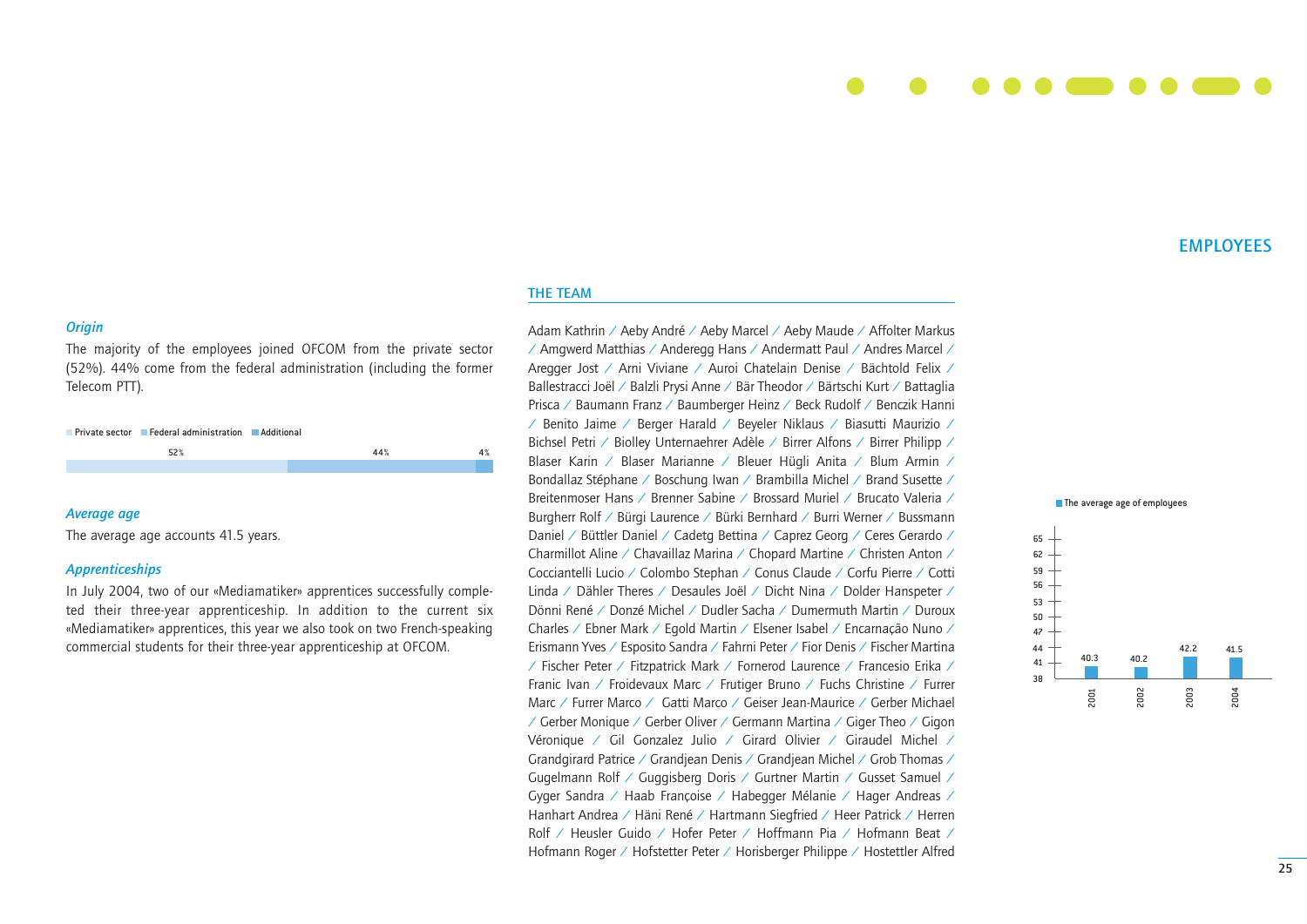

/ Huber Caterina / Hurni Nadine / Ifthikar Fathima / Jaquenoud Alipaz Murielle / Javet Christine / Jeanneret Brigitte / Jelk Fabienne / Jenni Peter / Jenny Christian / Jenny Marie-Jo / Jörg M'Kadmini Monique-Sylvie / Joseph Marie-Antoinette / Kaessner Jens / Käser Gerhard / Kaufmann Nicolas / Keller Roger / Kerkhoven Gabriela / Kholod Alexandre / Kholod Olga / Kilchsperger Martin / Kindlimann Peter / Kissling Marcel / Köhler Daniel / Köhler Gerd / Kölliker Max / König Markus / König-Barrer Susanne / Kottelat Serge / Krähenbühl Andreas Martin / Krähenbühl Pascal / Krügel Urs / Kuhn-Schneuwly Carole / Kumli Peter / Lamon Daniel / Lavagetti Isabelle / Lehmann Leo / Lehmans Yann / Leisner Inge / Lendenmann Peter / Lenz Thérèse / Leuba Raphaël / Liechti Urs / Liechti-Scheidegger Renate / Lobsiger Rolf / Luzzi Cinzia / Macedo Juan / Maeder Cindy / Maissen Yvonne / Makki Hassane / Marsella Gian-Luca / Marti Denise / Marti Hans-Ulrich / Marti Peter / Martin Jésus / Marty Marion / Marxer Keller Susanne / Maurer François / Meier Andreas / Meier Christian / Meier René / Meier Woungly-Massaga Chloé / Michel Peter / Michel Yves / Minder-Wüthrich Dorcas / Mischler Pranadee / Monneron Gilbert / Montandon Florian / Montavon Olivier / Moser Brigitte / Muhmenthaler Natacha / Muller Marc-Philippe / Müller Barbara / Müller Peter / Mumenthaler Samuel / Mury-Bourquin Nicole / Navarro Bargetzi Angeles / Neuhaus Sylvia / Niklaus Dominique / Nyffeler Bettina / Oberhofer Manfred / Oggier Marco / Pauchard Olivier / Pauli Peter / Peter Silvana / Petri Margherita / Pfander Bernhard / Pfister Urs / Pheulpin Serge / Pirker Brigitte / Pittet Pierre-André / Pizzetti Enrico / Polier Claude-André / Porlezza Monique / Pradervand François / Ramsauer Matthias / Rapaz Muriel / Rebetez Michel / Rebmann Silvia / Rechsteiner Markus / Regnotto Marcel / Richard Isabelle / Rieder Rudolf / Riederer Markus / Riehl Frédéric / Ritter Andrea Corina / Rivola Roberto / Rohrbach Daniel / Rohrbach Hans-Ulrich / Romano-Vésy Joëlle / Rösli Joëlle / Rossé Thierry / Roth Frédéric / Rubli Silvio / Rudin-Goetschi

Bettina / Rüfenacht Patrick / Rüfli Sonja / Rullo Antonio / Sage Delphine / Salzmann Hans / Saunier Vilma / Sauser Caroline / Schaffer Urs / Scheggia Laurent / Scheidegger Beat / Scherrer Damien / Schilling Michel / Schneider Thomas / Schneiter Edith / Schnider-Wittwer Janine / Schoch Bruno / Schoeb Bernard / Schuppisser Ka / Schwab Nathalie / Sgier de Cerf Charlotte / Sidler Heinrich / Siebold Bucher Anja / Siegenthaler Marianne / Signer Peter / Smolik Pierre / Solomita Bernhard / Sonderegger Iris / Spring Hans Rudolf / Steinmann Bernhard / Stöckli Karin / Stoll Daniel / Strahm Rudolf / Streule Claudine / Sturzenegger Martin / Sudan Claude / Sutter Andreas / Taddei Alvaro / Taraschewski Annegret / Tavoletta Oscar / Thomi Urs / Thomi-Gassmann Cécile / Trachsel Anne-Lise / Tschan Marc / Tschannen René / Tschanz Raphael / Tuschling Frank / Urfer Ariane / Verdecchia-Filloramo Marina / Vergères Daniel / Vismara Walter / Vogel Heinz / Vogel Manivone / Vogt René / Voisard Daniel / Voisard Vollmer Patricia / Von Arx Urs / von der Emden Dirk-Oliver / von Siebenthal Silvia / Vonlanthen Konrad / Vuilleumier Catherine / Wasserfallen Marina / Wehrlin René / William Giovanni / Winistörfer-Gerber Carole / Wirth Gottfried / Wobmann Jean-Claude / Wuillemin Karl / Wüthrich Cloé / Wüthrich Mirjam / Wysseier Rudolf / Wyssen Jürg / Zaugg Eva / Zbinden Oswald / Zbinden Roland / Zehnder Martin / Zeller Franz / Zulauf Ulrich / Zwahlen Jürg / Zwygart Heidi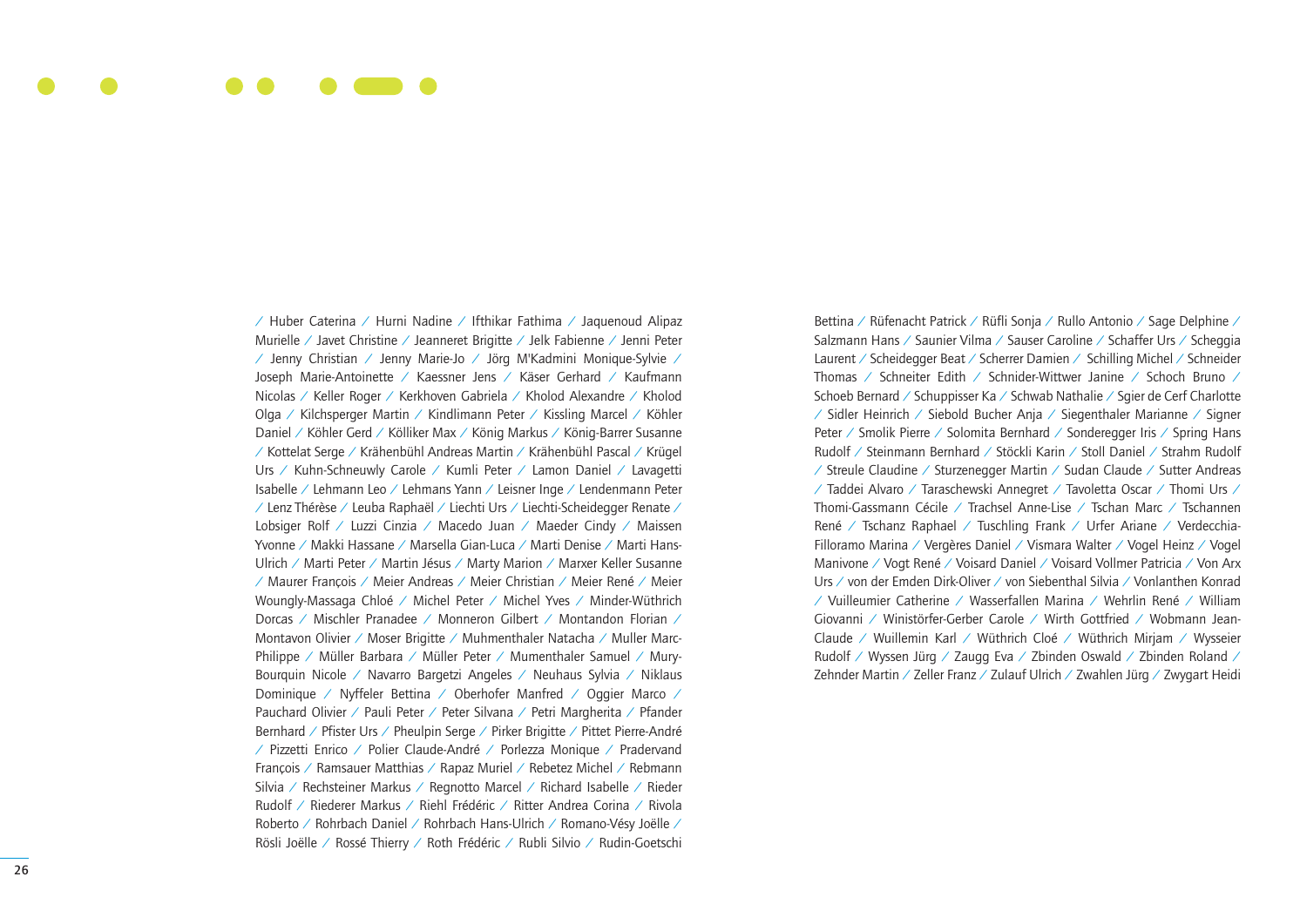# $\bullet \bullet \bullet \bullet \bullet \bullet \bullet \bullet$

## EMPLOYEES

#### MANAGEMENT

The management of OFCOM consists of: the Director Marc Furrer, Director (until 31st December 2004): the Deputy Director and Division Head Telecom Services Peter Fischer, the Vice-Director and Division Head Licences and Equipment Véronique Gigon, the Vice-Director and Division Head Radio and Television (until 28th February 2004) Martin Dumermuth, the Division Head Frequency Management, the Vice-Director, International Relations Service Frédéric Riehl, the Head of the International Relations Service Anja Siebold Bucher, the Personnel Head Georg Caprez, the Managerial Staff Head Andreas Sutter, the Head of Communications Roberto Rivola and the Head of Finances Christine Fuchs.



OFCOM Organisation since 1st January 1998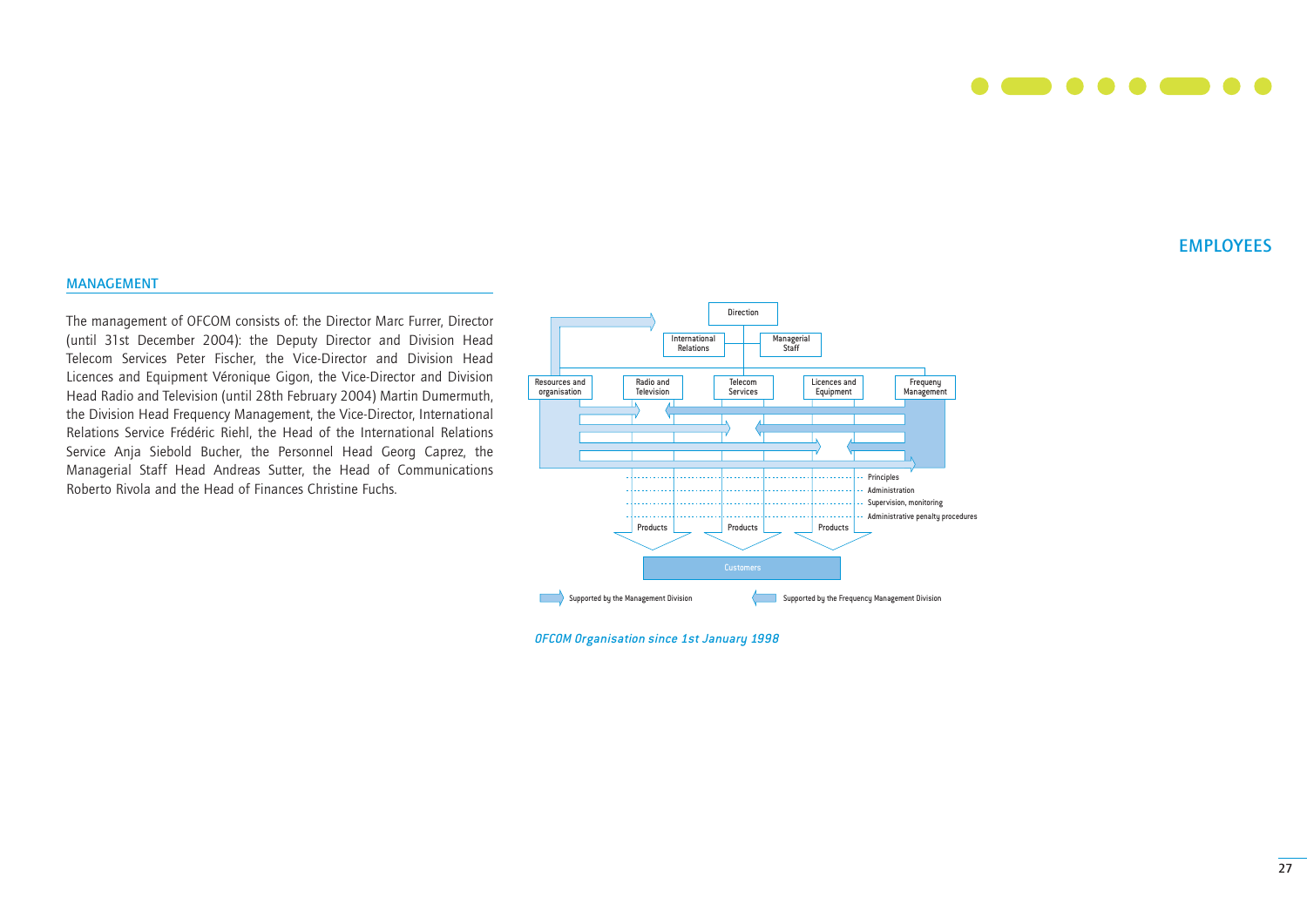# 

## MANAGEMENT LIST (as of 1st March 2005)

| <b>Organisational unit</b>                  | <b>Name</b>               | E-mail                             | Telephone +41 32 327 |
|---------------------------------------------|---------------------------|------------------------------------|----------------------|
| Management                                  |                           |                                    |                      |
| Director                                    | Martin Dumermuth          | martin.dumermuth@bakom.admin.ch    | 5501                 |
| Head of managerial Staff                    | Andreas Sutter            | andreas.sutter@bakom.admin.ch      | 5503                 |
| <b>Head of Communications</b>               | Roberto Rivola            | roberto.rivola@bakom.admin.ch      | 5650                 |
| <b>International Relations</b>              |                           |                                    |                      |
| Vice-director                               | Frédéric Riehl            | frederic.riehl@bakom.admin.ch      | 5454                 |
| Head                                        | Anja Siebold Bucher       | anja.siebold@bakom.admin.ch        | 5595                 |
| <b>Resources and Organisation</b>           |                           |                                    |                      |
| <b>Finances</b>                             | Christine Fuchs           | christine.fuchs@bakom.admin.ch     | 5707                 |
| Personnel                                   | Georg Caprez              | qeorq.caprez@bakom.admin.ch        | 5515                 |
| Computing and Organisation                  | Bruno Frutiger            | bruno.frutiger@bakom.admin.ch      | 5520                 |
| Logistics                                   | Peter Lendenmann          | peter.lendenmann@bakom.admin.ch    | 5456                 |
| Radio and television                        |                           |                                    |                      |
| Head                                        | vacant                    |                                    |                      |
| Radio and television Monitoring             | Carole Winistörfer-Gerber | carole.winistoerfer@bakom.admin.ch | 5449                 |
| National and International Media            | Peter Marti               | peter.marti@bakom.admin.ch         | 5544                 |
| Local Media and Retransmission              | Marcel Regnotto           | marcel.regnotto@bakom.admin.ch     | 5535                 |
| <b>Telecom services</b>                     |                           |                                    |                      |
| Head and Deputy Director                    | Peter Fischer             | peter.fischer@bakom.admin.ch       | 5599                 |
| Legal Affairs and Information Society       | <b>Matthias Ramsauer</b>  | matthias.ramsauer@bakom.admin.ch   | 5510                 |
| <b>Fixed Network and Universal Services</b> | Armin Blum                | armin.blum@bakom.admin.ch          | 5579                 |
| Mobile and Satellite Services               | Urs von Arx               | urs.vonarx@bakom.admin.ch          | 5856                 |
| Numbering and Addressing                    | François Maurer           | francois.maurer@bakom.admin.ch     | 5576                 |
| Economics and Statistics                    | René Dönni                | rene.doenni@bakom.admin.ch         | 5543                 |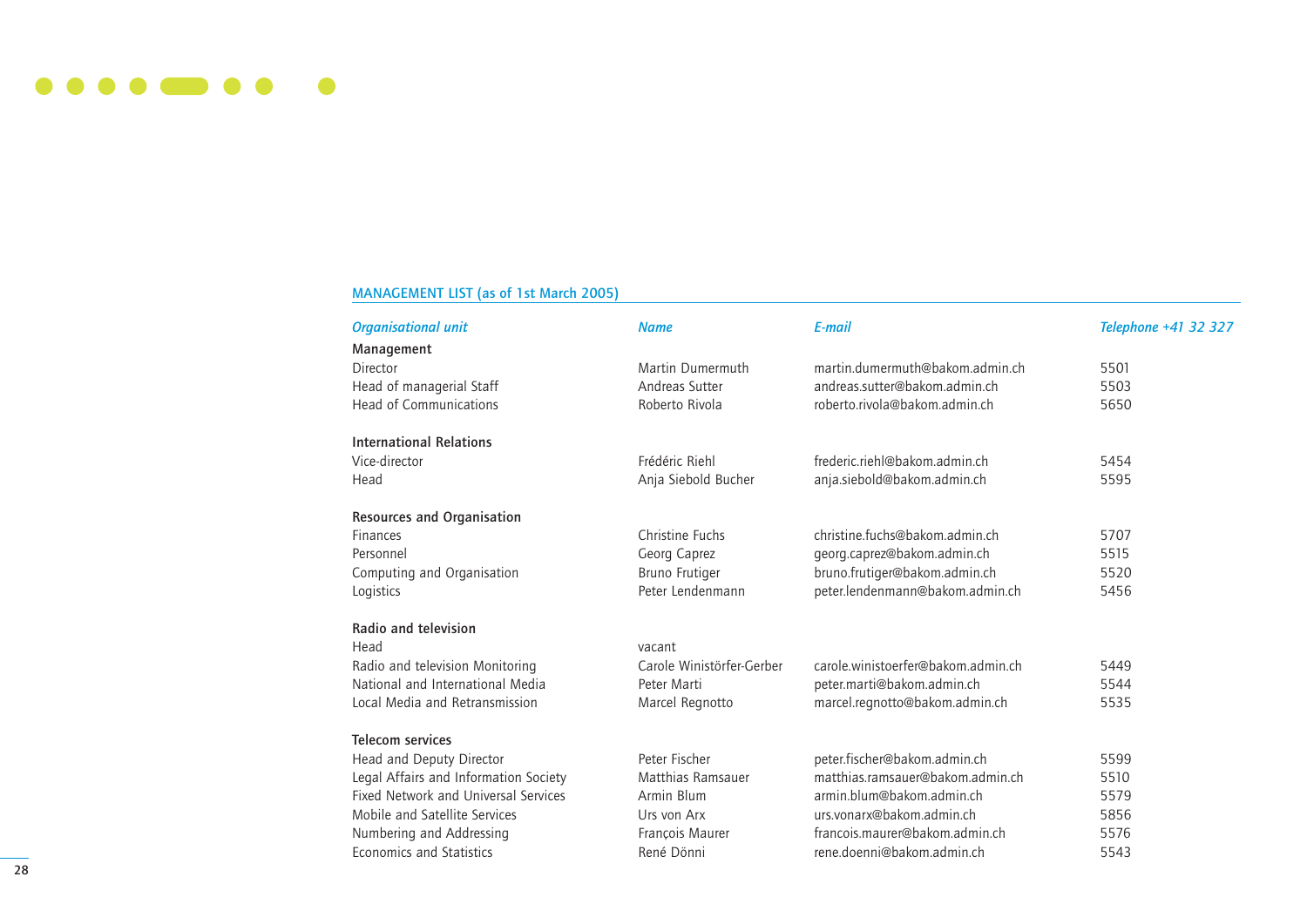# 

## EMPLOYEES

| <b>Organisational unit</b>           | <b>Name</b>          | E-mail                              | Telephone +41 32 327 |
|--------------------------------------|----------------------|-------------------------------------|----------------------|
| Surveillance                         |                      |                                     |                      |
| and Radiocommunication Licences*     |                      |                                     |                      |
| Head and Vice-director               | Véronique Gigon      | veronique.gigon@bakom.admin.ch      | 5448                 |
| Market Access and Telecommunications |                      |                                     |                      |
| Equipment Conformity                 | Gerhard Käser        | gerhard.kaeser@bakom.admin.ch       | 5565                 |
| Radio Licences                       | Rudolf Rieder        | rudolf.rieder@bakom.admin.ch        | 5820                 |
| Market Surveillance and Law          | Olivier Pauchard     | olivier.pauchard@bakom.admin.ch     | 5430                 |
| Radio and television Licence Fees    | Daniel Büttler       | daniel.buettler@bakom.admin.ch      | 5445                 |
| <b>Frequency Management</b>          |                      |                                     |                      |
| Head                                 | Peter Pauli          | peter.pauli@bakom.admin.ch          | 5700                 |
| Radio technology                     | Daniel Vergères      | daniel.vergeres@bakom.admin.ch      | 5720                 |
| Frequency Planning                   | Philippe Horisberger | philippe.horisberger@bakom.admin.ch | 5411                 |
| Frequency Assignment                 | Konrad Vonlanthen    | konrad.vonlanthen@bakom.admin.ch    | 5583                 |
| Radio Monitoring                     | Silvio Rubli         | silvio.rubli@bakom.admin.ch         | 5730                 |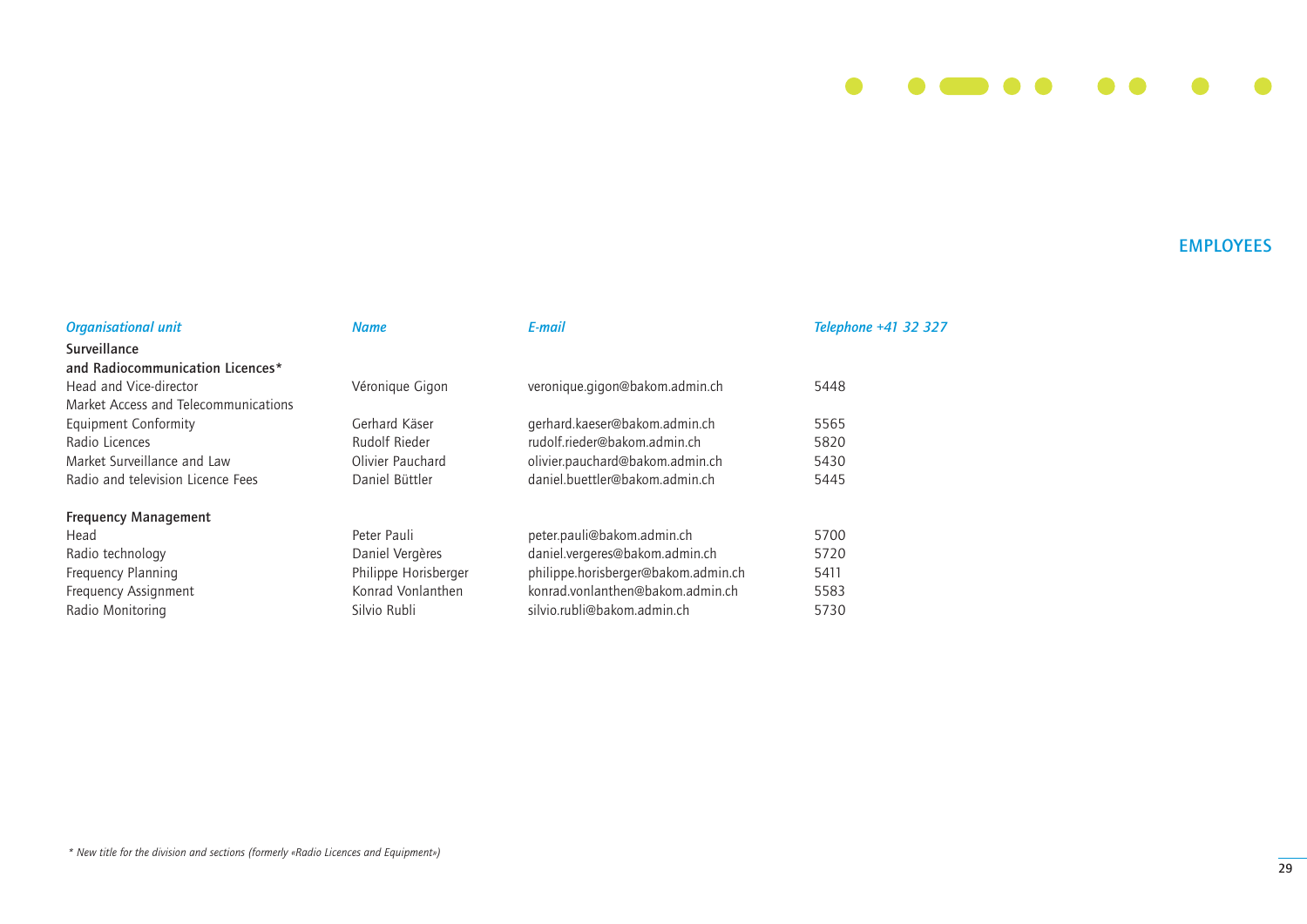

# APPENDIX

### **CONTACT**

Do you want to contact us? Dial +41 32 327 55 11 (exchange), or send a fax to  $+41$  32 327 55 55.

### *Postal address*

OFCOM, P.O. Box, CH-2501 Biel/Bienne

# *Website*

www.ofcom.ch

A map and directions to our location, Zukunftstrasse 44 in Biel can be found at www.ofcom.ch/en/amt/kontaktadressen/index.html.

## *Locations*

OFCOM has support points throughout Switzerland. This enables us to exercise our regulatory function in the interest of markets which operate satisfactorily.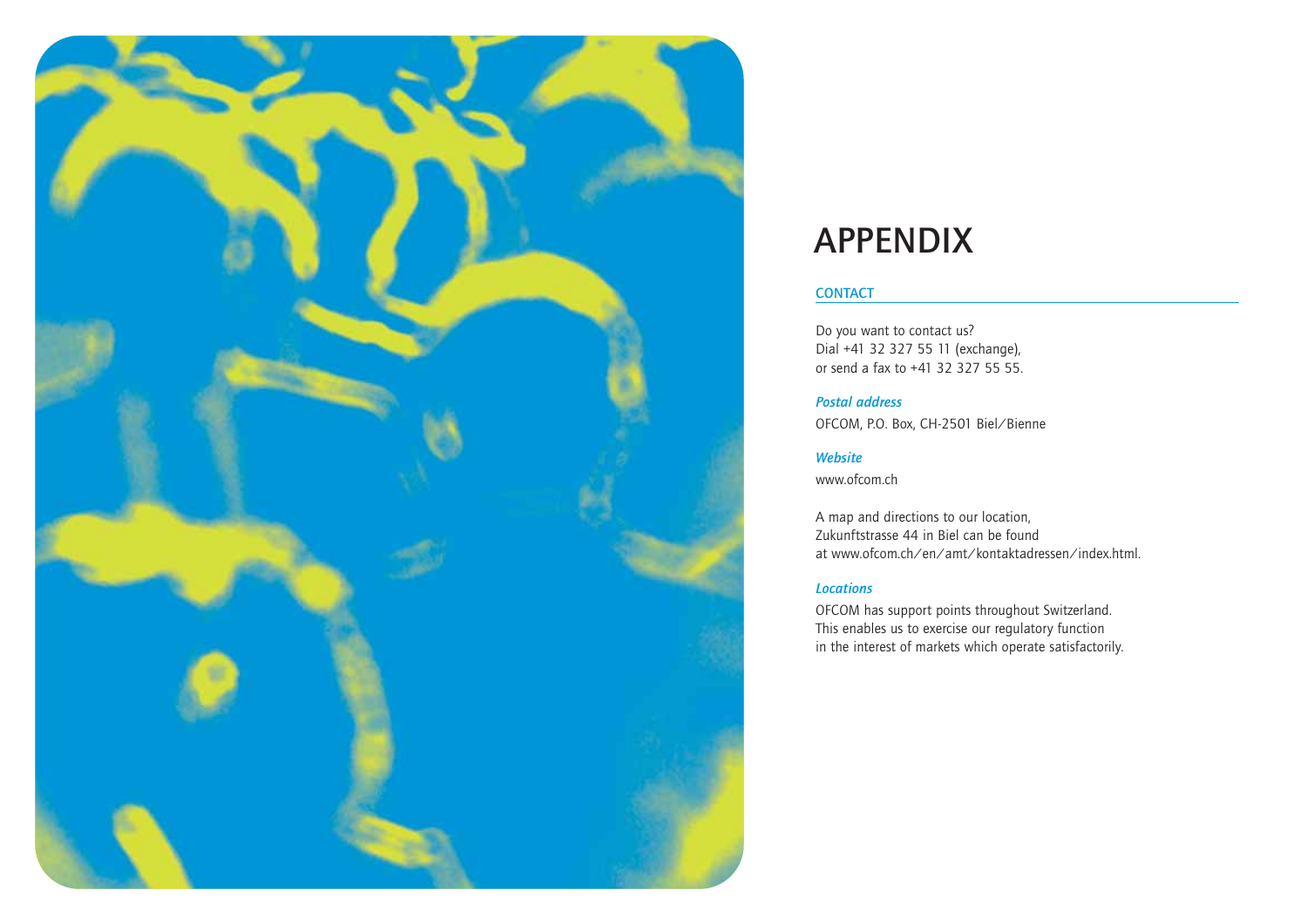#### $\begin{array}{ccccccccccccccccc} \bullet & & \bullet & \bullet & \bullet & \bullet & & \bullet & \bullet & & \bullet \end{array}$  $\bullet\bullet\bullet$

Zurich + Zurich-Höngg Biel, head office Bronschhofen Witterswil  $\sim$ Châtonnaye  $\frac{1}{52}$ Bernex  $\overline{\phantom{a}}$ **Geneval** Gudo

APPENDIX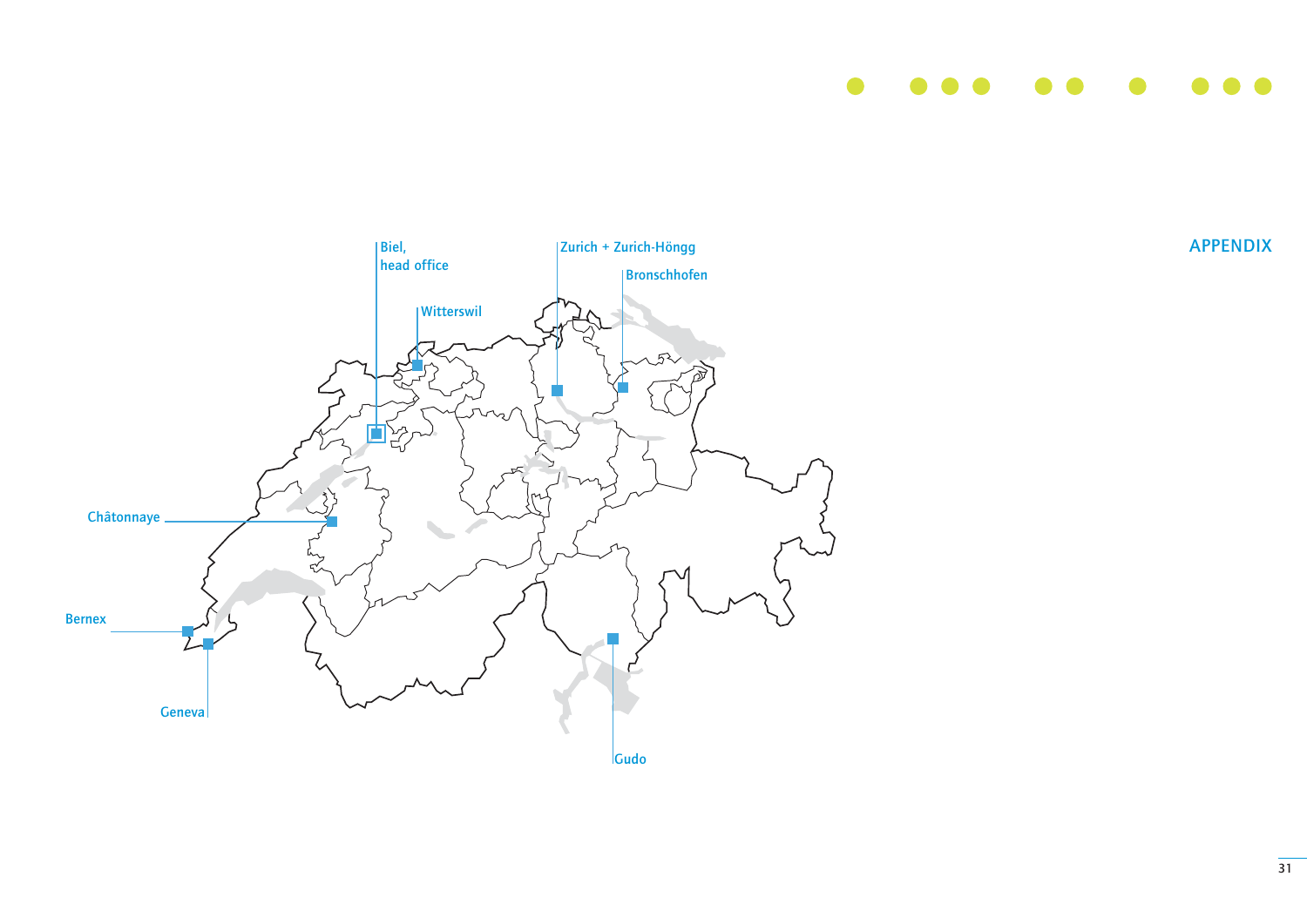#### **GLOSSARY**

- **≥** ADSL Asymmetrical Digital Subscriber Line
- **≥** DAB / T-DAB Digital Audio Broadcasting / Terrestrial
- **≥** DVB-T Digital Video Broadcasting Terrestrial
- **≥** eVanti An initiative of the Confederation in cooperation with the cantons and municipalities for the overall implementation of eGovernment.
- **≥** FLAG Management with a performance specification and global budget
- **≥** GSM Global System for Mobile communications
- **≥** ISDN Integrated Services Digital Network
- **≥** LRIC Long Run Incremental Costs
- **≥** MELANI Notification and Analysis Centre for Information Security
- **≥** PLC Power Line Communications
- **≥** PSTN Public Switched Telephone Network
- **≥** RLAN Radio Local Area Network (also WLAN)
- **≥** SMS Short Message System
- **≥** SPAM An electronic message (e-mail, fax, SMS message or instant message) which is sent to recipients unsolicited or without their consent.
- **≥** UMTS Universal Mobile Telecommunications System: the European standard of the IMT2000 family of third generation mobile cellular standards (3G).
- **≥** UWB Ultra-Wide-Band
- **≥** VHF Very High Frequency
- **≥** WLL Wireless Local Loop
- **≥** WSIS World Summit on the Information Society